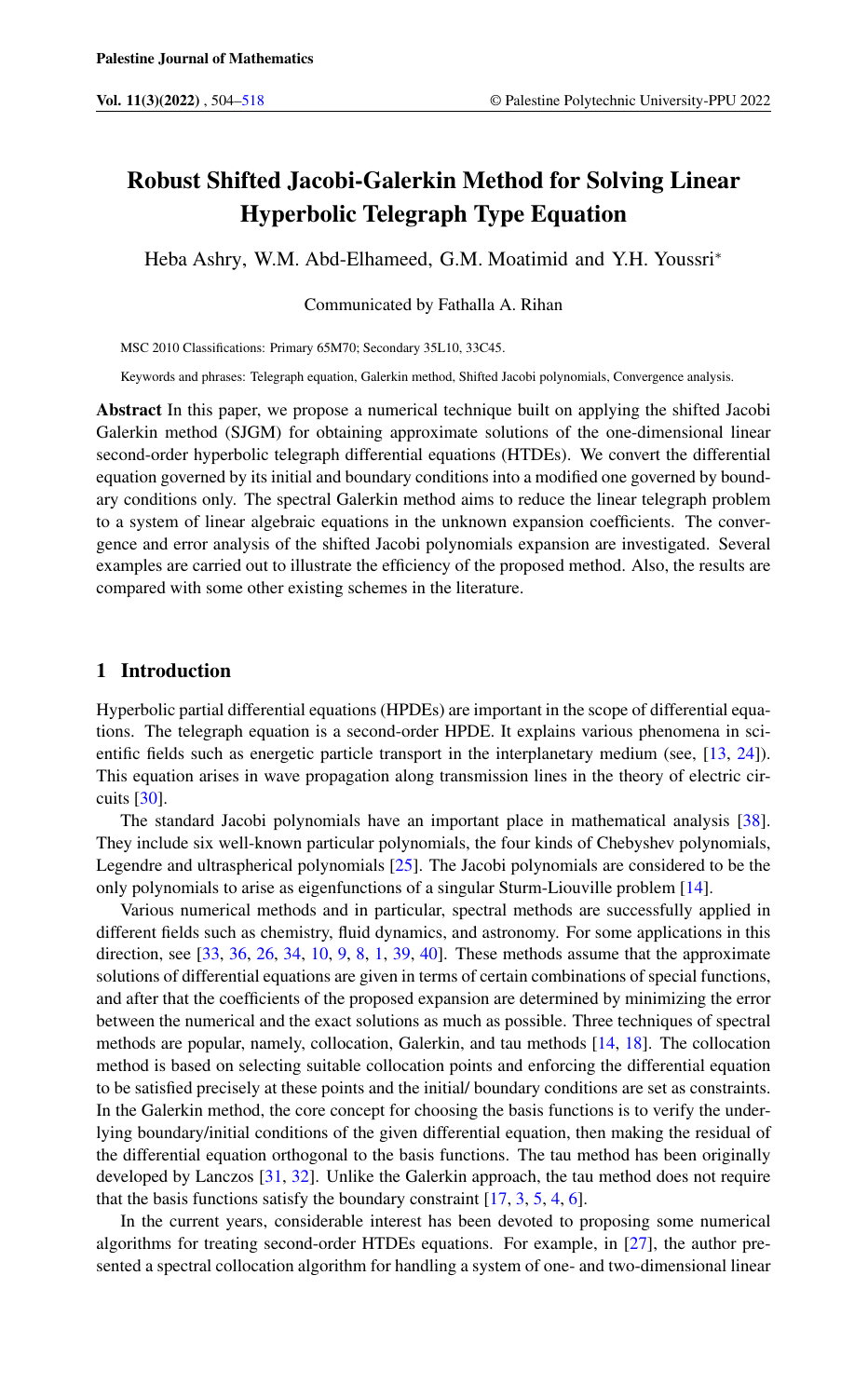HTDEs. The authors in [\[35\]](#page-14-12) proposed a numerical algorithm to solve the one-dimensional HT-DEs using the Chebyshev tau method. The authors in [\[22\]](#page-13-14) solved linear HTDEs using Galerkin method and they presented approximate solutions using the double shifted Jacobi polynomials. The authors in [\[21\]](#page-13-15) introduced an efficient Bernoulli-Laguerre collocation method for solving the nonlinear HTDEs in one dimension. The authors in [\[2\]](#page-13-16) developed two new effective spectral algorithms for solving the HTDEs governed by specified initial and boundary conditions. Moreover, in [\[12\]](#page-13-17), a numerical solution is proposed based on utilizing a Jacobi collocation method for treating the non-linear coupled HTDEs with variable coefficients subject to non-local conditions.

In this paper, we apply the shifted Jacobi Galerkin method for solving the linear second-order HTDEs governed by initial and boundary conditions. We handle both homogeneous and nonhomogeneous boundary conditions of linear second-order HTDEs. Furthermore, we discuss the convergence analysis of the shifted Jacobi expansion.

The paper is formed as follows. Section [2](#page-1-0) displays some properties of Jacobi and shifted Jacobi polynomials. Section [3](#page-4-0) is devoted to applying the proposed shifted Jacobi Galerkin method for the numerical treatment of one-dimensional linear HTDEs with homogeneous and nonhomogeneous boundary conditions. Section [4](#page-8-0) discusses the convergence and error analysis of the suggested shifted Jacobi expansion. In Section [5,](#page-10-0) the proposed method is tested via presenting some illustrative examples. We end the paper by presenting some concluding remarks in Section 6.

# <span id="page-1-0"></span>2 Some properties of standard Jacobi polynomials and their shifted ones

This section displays some properties of the standard Jacobi polynomials and their shifted polynomials.

# 2.1 Standard Jacobi polynomials

Here, we present some fundamental properties of the standard Jacobi polynomials  $J_r^{(\mu,\nu)}(x)$ . The following special values are valid

<span id="page-1-2"></span>
$$
J_r^{(\nu,\mu)}(-x) = (-1)^r J_r^{(\mu,\nu)}(x), \ J_r^{(\mu,\nu)}(-1) = \frac{(-1)^r \Gamma(r+\nu+1)}{r! \Gamma(\nu+1)}, \ J_r^{(\mu,\nu)}(1) = \frac{\Gamma(r+\mu+1)}{r! \Gamma(\mu+1)},
$$
\n(2.1)

where  $\mu > -1, \nu > -1$  and  $x \in [-1, 1]$ .

In addition, the qth derivative (q is a whole number) of  $J_r^{(\mu,\nu)}(x)$ , could be acquired from

<span id="page-1-1"></span>
$$
D^{q}J_{r}^{(\mu,\nu)}(x) = \frac{\Gamma(q+r+\mu+\nu+1)}{2^{q}\Gamma(r+\mu+\nu+1)} J_{r-q}^{(\mu+q,\nu+q)}(x).
$$
 (2.2)

Now, let  $w^{(\mu,\nu)}(x) = (1-x)^{\mu}(1+x)^{\nu}$ , and define the following norm and inner product for the weighted space  $L^2_{w^{(\mu,\nu)}}[-1,1]$ 

$$
(f,g)_{w^{(\mu,\nu)}} = \int_{-1}^{1} f(x)g(x)w^{(\mu,\nu)}(x)dx, \quad ||f||_{w^{(\mu,\nu)}} = (f,f)_{w^{(\mu,\nu)}}^{\frac{1}{2}}.
$$
 (2.3)

The set of Jacobi polynomials forms a complete  $L^2_{w^{(\mu,\nu)}}$ [-1,1]-orthogonal system. In addition, and because of  $(2.3)$ , we have

$$
\|J_r^{(\mu,\nu)}\|_{w^{(\mu,\nu)}}^2=h_r^{(\mu,\nu)},
$$

<span id="page-1-3"></span>where

$$
h_r^{(\mu,\nu)} = \frac{2^{\mu+\nu+1}\Gamma(r+\mu+1)\Gamma(r+\nu+1)}{(2r+\mu+\nu+1)r!\Gamma(r+\mu+\nu+1)}.
$$
 (2.4)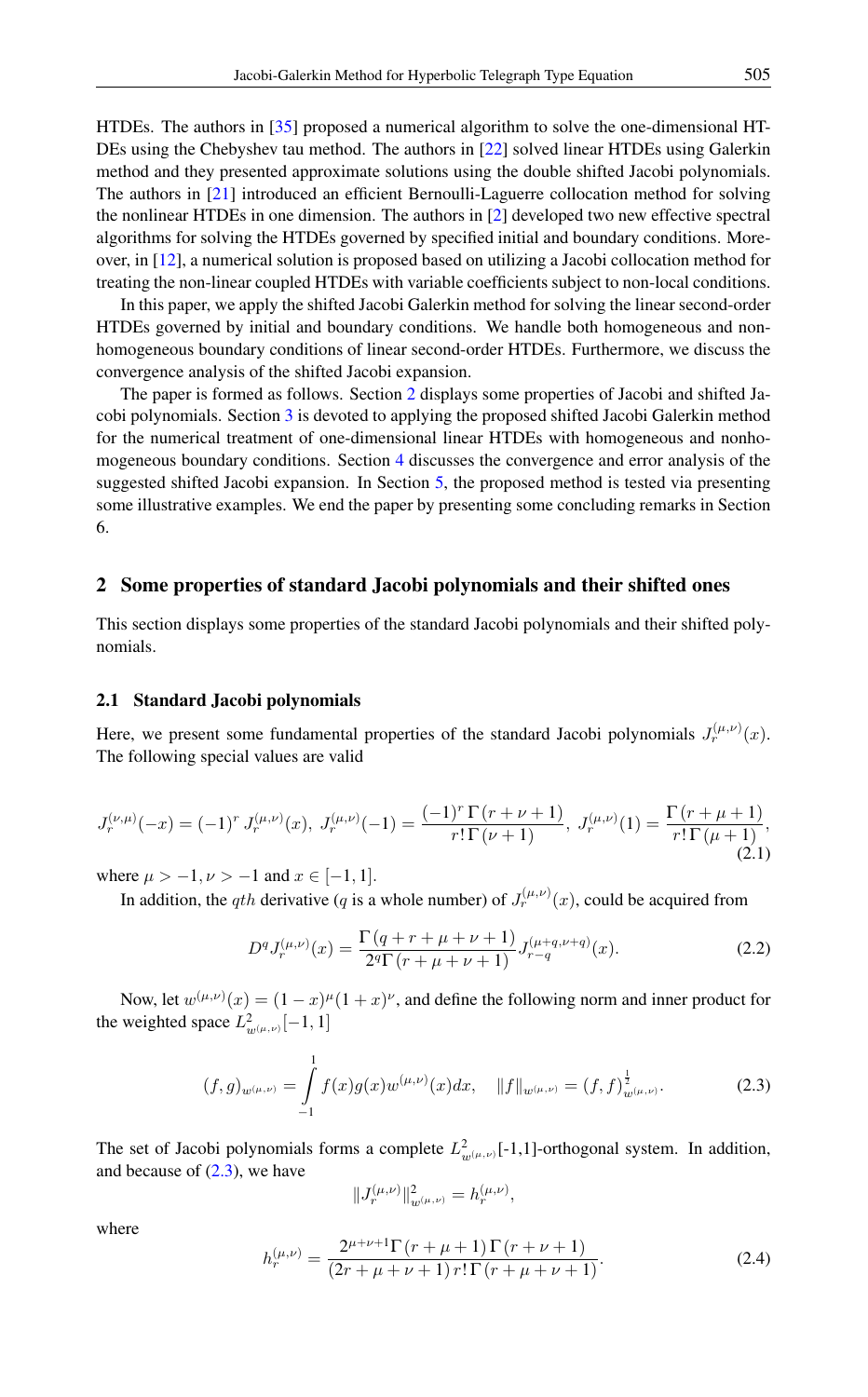# 2.2 Shifted Jacobi Polynomials

The shifted Jacobi polynomials  $J_{\ell,r}^{(\mu,\nu)}(x)$  of degree r (see,[\[20\]](#page-13-18)) are defined on [0,  $\ell$ ] by

<span id="page-2-1"></span>
$$
J_{\ell,r}^{(\mu,\nu)}(x) = J_r^{(\mu,\nu)}\left(\frac{2x}{\ell} - 1\right), \quad r = 0, 1, \dots,
$$
 (2.5)

<span id="page-2-2"></span>where  $J_r^{(\mu,\nu)}(x)$  are the standard Jacobi polynomials. Due to the identities in [\(2.1\)](#page-1-2), it is easy to see that

$$
J_{\ell,r}^{(\mu,\nu)}(0) = \frac{(-1)^r \Gamma(r + \nu + 1)}{r! \Gamma(\nu + 1)}, \ J_{\ell,r}^{(\mu,\nu)}(\ell) = \frac{\Gamma(r + \mu + 1)}{r! \Gamma(\mu + 1)}.
$$
 (2.6)

Let  $w_{\ell}^{(\mu,\nu)}$  $\binom{\mu,\nu}{\ell}(x) = x^{\nu} (\ell - x)^{\mu}$ . We can define the norm and inner product for the weighted space  $L^2$  $_{w_{\ell}^{(\mu ,\nu)}}^{2}[0,\ell ]$  as

<span id="page-2-0"></span>
$$
(f,g)_{w_{\ell}^{(\mu,\nu)}} = \int_{0}^{\ell} f(x)g(x)w_{\ell}^{(\mu,\nu)}(x)dx, \quad ||f||_{w_{\ell}^{(\mu,\nu)}} = (f(x),f(x))_{w_{\ell}^{(\mu,\nu)}}^{\frac{1}{2}}.
$$
 (2.7)

The set of polynomials  $\{J_r^{(\mu,\nu)}(x)\}_{r\geq 0}$  forms a complete  $L^2_{w^{(\mu,\nu)}}[0,\ell]$ -orthogonal system. In addition, and due to  $(2.7)$ , we have

<span id="page-2-4"></span>
$$
||J_{\ell,r}^{(\mu,\nu)}||_{w_{\ell}^{(\mu,\nu)}}^2 = h_{\ell,r}^{(\mu,\nu)} = \left(\frac{\ell}{2}\right)^{\mu+\nu+1} h_r^{(\mu,\nu)},\tag{2.8}
$$

where  $h_r^{(\mu,\nu)}$  is defined as in [\(2.4\)](#page-1-3).

It is worthy to mention here that for the polynomials in  $(2.5)$ , the following polynomials can be obtained from the polynomials  $J_r^{(\mu,\nu)}(x)$  as special cases.

- For  $\mu = \nu$ , the shifted ultraspherical polynomials are obtained.
- For  $\mu = \nu = -\frac{1}{2}$ , the shifted Chebyshev polynomials of the first kind are obtained.
- For  $\mu = \nu = \frac{1}{2}$ , the shifted Chebyshev polynomials of the second kind are obtained.
- For  $\mu = \nu = 0$ , the shifted Legendre polynomials are obtained.
- For  $\mu = -\frac{1}{2}$  and  $\nu = \frac{1}{2}$ , the shifted Chebyshev polynomials of the third kind are obtained.
- For  $\mu = \frac{1}{2}$  and  $\nu = -\frac{1}{2}$ , the shifted Chebyshev polynomials of the fourth kind are obtained.

We denote  $x_{N,j}^{(\mu,\nu)}, 0 \le j \le N$  and  $\varpi_{N,j}^{(\mu,\nu)}, 0 \le j \le N$ , by the nodes and Christoffel numbers of the standard Jacobi- Gauss interpolation in [-1,1]. The corresponding nodes and corresponding Christoffel numbers of the shifted Jacobi-Gauss interpolation in  $[0, \ell]$  can be offered through

<span id="page-2-3"></span>
$$
x_{\ell,N,j}^{(\mu,\nu)} = \frac{\ell}{2} \left( x_{N,j}^{(\mu,\nu)} + 1 \right),
$$
  

$$
\varpi_{\ell,N,j}^{(\mu,\nu)} = \left( \frac{\ell}{2} \right)^{\mu+\nu+1} \varpi_{N,j}^{(\mu,\nu)}.
$$

From Jacobi-Gauss quadrature, we have for any positive integer  $N, \phi \in S_{2N+1}[0, \ell],$ 

$$
\int_{0}^{\ell} (\ell - x)^{\mu} x^{\nu} \phi(x) dx = \left(\frac{\ell}{2}\right)^{\mu + \nu + 1} \int_{-1}^{1} (1 - x)^{\mu} (1 + x)^{\nu} \phi\left(\frac{\ell}{2} (x + 1)\right) dx
$$

$$
= \left(\frac{\ell}{2}\right)^{\mu + \nu + 1} \sum_{j=0}^{N} \varpi_{N,j}^{(\mu,\nu)} \phi\left(\frac{\ell}{2} (x_{N,j}^{(\mu,\nu)} + 1)\right)
$$

$$
= \sum_{j=0}^{N} \varpi_{\ell,N,j}^{(\mu,\nu)} \phi\left(x_{\ell,N,j}^{(\mu,\nu)}\right).
$$
(2.9)

 $\ell$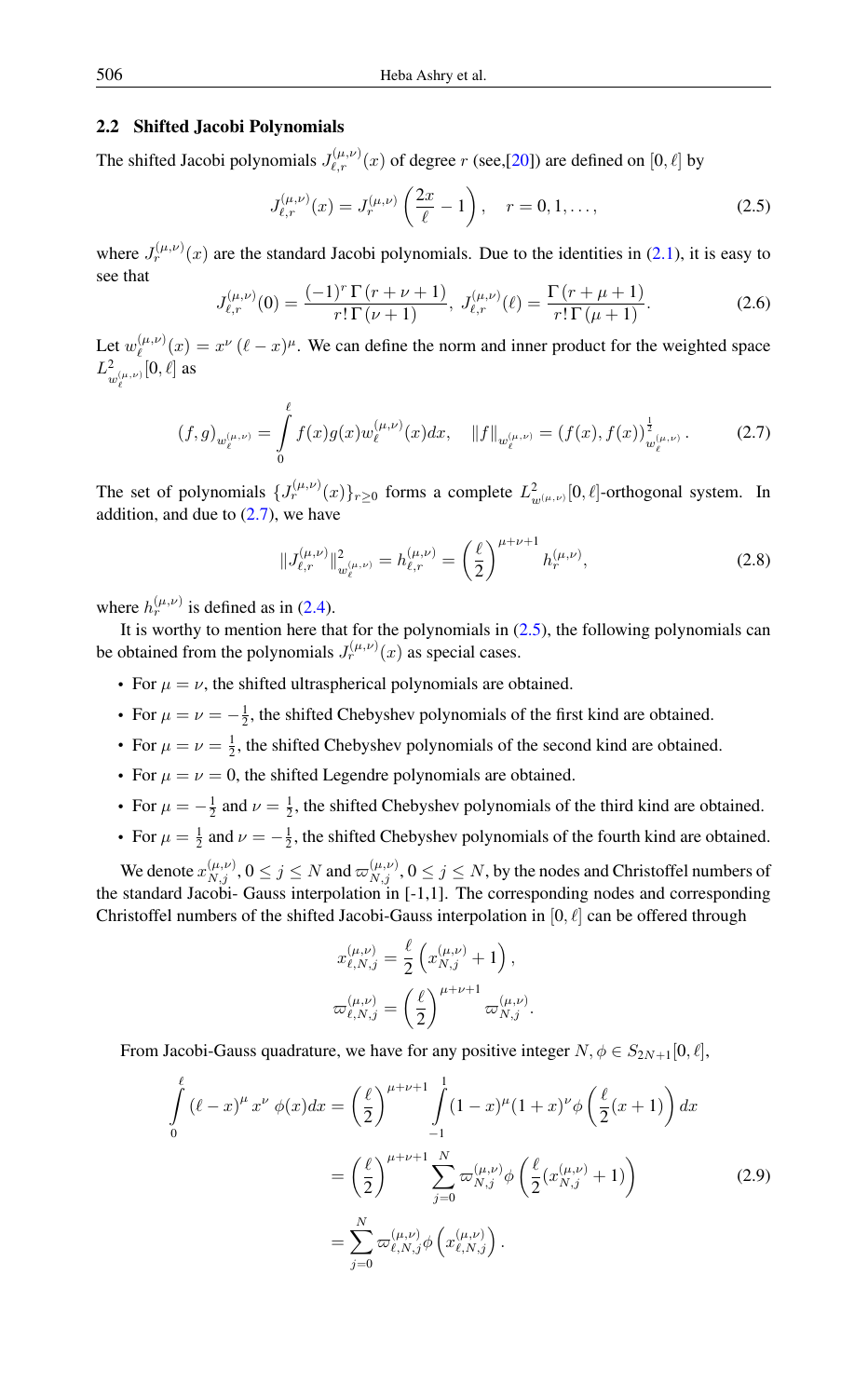Also,  $J_{\ell,r}^{(\mu,\nu)}(x)$  may be constructed with the aid of the following recursive formula

$$
2r(r + \mu + \nu)(2r + \mu + \nu - 2)J_{\ell,r}^{(\mu,\nu)}(x) =
$$
  
\n
$$
(2r + \mu + \nu - 1) \left[ (2r + \mu + \nu)(2r + \mu + \nu - 2) \left( \frac{2x}{\ell} - 1 \right) + \mu^2 - \nu^2 \right] J_{\ell,r-1}^{(\mu,\nu)}(x)
$$
  
\n
$$
- 2(r + \mu - 1)(r + \nu - 1)(2r + \mu + \nu) J_{\ell,r-2}^{(\mu,\nu)}(x),
$$
  
\n
$$
J_{\ell,0}^{(\mu,\nu)}(x) = 1, J_{\ell,1}^{(\mu,\nu)}(x) = \frac{1}{2} (\mu - \nu) + \frac{1}{2} (\mu + \nu + 2) \left( \frac{2x}{\ell} - 1 \right), r \ge 2.
$$

The upcoming two theorems which give explicit expressions for the derivatives and repeated integrals of the shifted Jacobi polynomials are useful in what follows.

**Theorem 1.** [\[20\]](#page-13-18) The derivatives of  $J_{\ell,r}^{(\mu,\nu)}(x)$  have the following link with their original polynomials

<span id="page-3-3"></span>
$$
D^{q} J_{\ell,r}^{(\mu,\nu)}(x) = \sum_{m=0}^{r-q} C_q(r,m,\mu,\nu) J_{\ell,m}^{(\mu,\nu)}(x),
$$
\n(2.10)

with

$$
C_q(r, m, \mu, \nu) = \frac{(r + \eta)q(r + \eta + q)_{m}(m + \mu + q + 1)_{r - m - q} \Gamma(m + \eta)}{\ell^q(r - m - q)! \Gamma(2m + \eta)}
$$
  
 
$$
\times {}_3F_2 \left( \begin{array}{c} -r + m + q, & r + m + \eta + q, & m + \mu + 1 \\ m + \mu + q + 1, & 2m + \eta + 1 \end{array} \middle| 1 \right), \tag{2.11}
$$

with  $\eta = \mu + \nu + 1$ ,  $(z)_q = \frac{\Gamma(z+q)}{\Gamma(z)}$  $\frac{f(x+q)}{\Gamma(x)}$ , and  $_3F_2(z)$  denotes a specific hypergeometric function of the well-known standard generalized hypergeometric function (see [\[11\]](#page-13-19)).

<span id="page-3-0"></span>**Theorem 2.** The q times repeated integration of  $J_{\ell,r}^{(\mu,\nu)}(x)$  ([\[19\]](#page-13-20)) can be explicitly expressed as

$$
I_{\ell,r}^{(q,\mu,\nu)}(x) = \frac{r!\,\Gamma(\mu+1)}{\Gamma(r+\mu+1)} \overbrace{\int \int \cdots \int}^{q \ times}_{\ell,r} J_{\ell,r}^{(\mu,\nu)}(x) \overbrace{dx \, dx \, ... dx}^{q \ times} = \sum_{j=0}^{2q} \theta(j,q,r,\mu,\nu) J_{\ell,r+q-j}^{(\mu,\nu)}(x) + \pi_{q-1}(x), \tag{2.12}
$$

where

$$
\theta(j,q,r,\mu,\nu) = \frac{2^q r! (r+q-j+1)_{\mu} (r+\mu-j+1)_j (r-q+\eta)_{r+q-j}}{j! (\mu+1)_r (r+1)_{\mu} (r+q+\eta)_{q} (r+q+\eta-j)_{r+q-j}} \times {}_{3}F_2 \left( \begin{array}{cc} -j, & r+q+\mu-j+1, & 2r+\eta-j\\ r+\mu-j+1, & 2r+2q-2j+\eta+1 \end{array} \right), \tag{2.13}
$$

and  $\pi_{q-1}(x)$  is a polynomial whose degree does not exceed  $(q - 1)$ .

Furthermore, and in virtue of Theorem [2,](#page-3-0) it can be shown that the following specific integral formulas hold

<span id="page-3-2"></span><span id="page-3-1"></span>
$$
\int_0^t J_{\tau,i}^{(\mu,\nu)}(z) dz = \sum_{j=0}^2 \theta(j,1,i,\mu,\nu) J_{\tau,i+1-j}^{(\mu,\nu)}(t) + A,
$$
\n(2.14)

$$
\int_0^t \int_0^z J_{\tau,i}^{(\mu,\nu)}(s) \, ds \, dz = \sum_{j=0}^4 \theta(j,2,i,\mu,\nu) J_{\tau,i+2-j}^{(\mu,\nu)}(t) + B \, t + C,\tag{2.15}
$$

where  $A, B, C$  are arbitrary constants.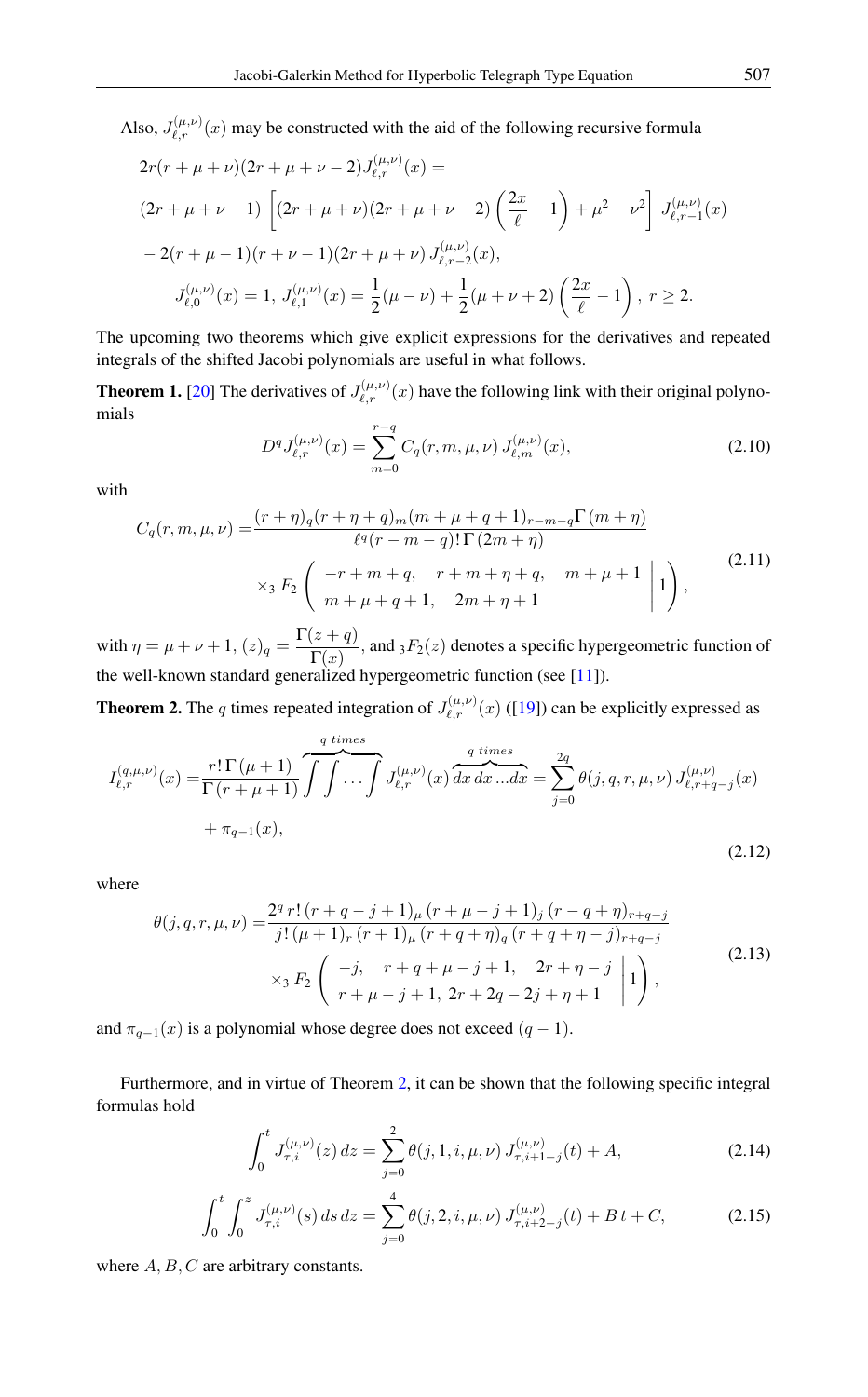# <span id="page-4-0"></span>3 Numerical treatment of the telegraph type equations

This section describes in detail how the shifted Jacobi Galerkin method (SJGM) can be employed for obtaining approximate solutions for the linear HTDEs.

# 3.1 The linear telegraph equations

Consider the following HTDE namely

$$
\partial_{tt}v(x,t) + \alpha \partial_t v(x,t) + \beta v(x,t) = \partial_{xx}v(x,t) + f(x,t), \quad 0 < x < \ell, \, 0 < t \leq \tau,\tag{3.1}
$$

governed by the initial conditions

<span id="page-4-2"></span><span id="page-4-1"></span>
$$
v(x,0) = p_0(x), \quad \partial_t v(x,0) = p_1(x), \quad 0 < x < \ell,\tag{3.2}
$$

and the homogeneous boundary conditions

<span id="page-4-3"></span>
$$
v(0,t) = v(\ell,t) = 0, \qquad 0 < t \le \tau.
$$
 (3.3)

In [\(3.1\)](#page-4-1),  $\alpha$ ,  $\beta$  are constants and  $f(x, t)$  is the source term which describes that the medium is heated  $(f(x, t) > 0)$  or cooled  $(f(x, t) < 0)$  at space x and time t.

In order to settle the initial conditions  $(3.2)$ , Eq.  $(3.1)$  is integrated twice with respect to t. This means that instead of solving the HTDE  $(3.1)$  governed by  $(3.2)$  and  $(3.3)$ , we solve alternatively its integrated formula

<span id="page-4-4"></span>
$$
v(x,t) + \alpha \int_0^t v(x,z) dz + \beta \int_0^t \int_0^z v(x,s) ds dz - \int_0^t \int_0^z \partial_{xx} v(x,s) ds dz = \tilde{f}(x,t),
$$
  

$$
v(0,t) = v(\ell,t) = 0, \ 0 < x < \ell, \ 0 < t \le \tau,
$$
 (3.4)

<span id="page-4-6"></span>and

$$
\tilde{f}(x,t) = \int_0^t \int_0^z f(x,s)ds \, dz + p_0(x)(\alpha t + 1) + p_1(x) t. \tag{3.5}
$$

# Shifted Jacobi Galerkin method

The core concept for the application of this method is to choose the basis functions satisfying the underlying boundary conditions in [\(3.4\)](#page-4-4).

Now, consider the following spaces:

$$
Y = \{ Y \in H_{w_{\ell,\tau}}^2(\Omega) : y(0,t) = y(\ell,t) = 0, t \in [0,\tau] \},
$$
  

$$
Y_N = \text{span}\{ \psi_{\tau,i}^{(\mu,\nu)}(t) \phi_{\ell,j}^{(\mu,\nu)}(x), 0 \le i, j \le N \},
$$

where  $H^2_{w_{\ell,\tau}}(\Omega)$ ,  $\Omega = (0, \tau) \times (0, \tau]$  is the Sobolev space defined in [\[16\]](#page-13-21). Let  $v(x, t) \in Y$  and assume that it has the following expansion

<span id="page-4-7"></span><span id="page-4-5"></span>
$$
v(x,t) = \sum_{i=0}^{\infty} \sum_{j=0}^{\infty} c_{ij} \psi_{\tau,i}^{(\mu,\nu)}(t) \phi_{\ell,j}^{(\mu,\nu)}(x),
$$
 (3.6)

and assume that it can be approximated as

$$
v(x,t) \simeq v_N(x,t) = \sum_{i=0}^N \sum_{j=0}^N c_{ij} \,\psi_{\tau,i}^{(\mu,\nu)}(t) \,\phi_{\ell,j}^{(\mu,\nu)}(x) = \Psi_N^T(t) \,\mathbf{C} \,\Phi_N(x),\tag{3.7}
$$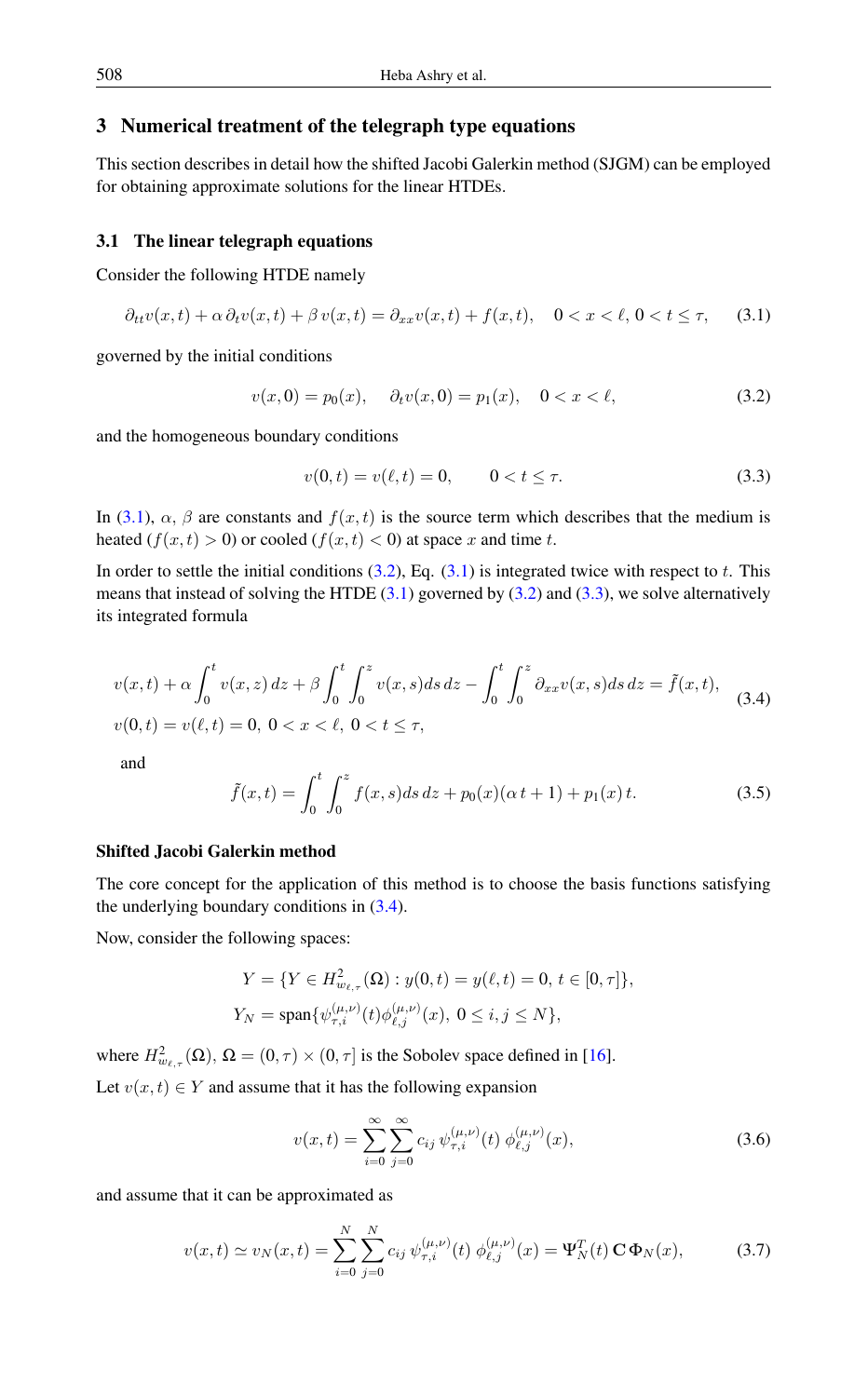<span id="page-5-4"></span>where

$$
c_{ij} = \frac{\ell^4}{\sigma_{j,\mu,\nu}^2 h_{\tau,i}^{(\mu,\nu)} h_{\ell,j}^{(\mu+1,\nu+1)}} \int_0^\tau \int_0^\ell v(x,t) \psi_{\tau,i}^{(\mu,\nu)}(t) \phi_{\ell,j}^{(\mu,\nu)}(x) (\tau - t)^\mu t^\nu (\ell - x)^{\mu-1} x^{\nu-1} dx dt,
$$
\n(3.8)

and

$$
\Psi_N^T(t) = [\psi_{\tau,0}^{(\mu,\nu)}(t), \psi_{\tau,1}^{(\mu,\nu)}(t), \dots, \psi_{\tau,N}^{(\mu,\nu)}(t)], \quad \Phi_N(x) = [\phi_{\ell,0}^{(\mu,\nu)}(x), \phi_{\ell,1}^{(\mu,\nu)}(x), \dots, \phi_{\ell,N}^{(\mu,\nu)}(x)],
$$

<span id="page-5-0"></span>
$$
\mathbf{C} = (c_{ij})_{0 \le i,j \le N}.\tag{3.9}
$$

Then the shifted Jacobi Galerkin approximation to [\(3.4\)](#page-4-4) is to find  $v_N \in Y_N$  such that

$$
(v_N, u)_{w(x,t)_{\ell,\tau}} + \alpha \left( \int_0^t v_N dt, u \right)_{w(x,t)_{\ell,\tau}} + \beta \left( \int_0^t \int_0^t v_N dt dt, u \right)_{w(x,t)_{\ell,\tau}} - \left( \int_0^t \int_0^t \partial_{xx} v_N dt dt, u \right)_{w(x,t)_{\ell,\tau}} = (\tilde{f}, u)_{w(x,t)_{\ell,\tau}}, \quad u \in Y_N,
$$
\n(3.10)

where  $w(x, t)_{\ell, \tau} = (\ell - x)^{\mu - 1} x^{\nu - 1} (\tau - t)^{\mu} t^{\nu}$  and  $(v, u)_{w_{\ell, \tau}} = \int^{\tau}$  $\boldsymbol{0}$  $\int_0^\ell$  $\int_0$  vuw<sub> $\ell, \tau$ </sub> dx dt is the inner products in the weighted space  $L^2_w(0, \ell) \times (0, \tau]$ .

For the sake of minimizing the bandwidth of the coefficient matrix corresponding to [\(3.4\)](#page-4-4), we choose the following basis functions:

$$
\psi_{\tau,i}^{(\mu,\nu)}(t) = J_{\tau,i}^{(\mu,\nu)}(t),\tag{3.11}
$$

<span id="page-5-3"></span><span id="page-5-2"></span>
$$
\phi_{\ell,j}^{(\mu,\nu)}(x) = J_{\ell,j}^{(\mu,\nu)}(x) + \eta_j J_{\ell,j+1}^{(\mu,\nu)}(x) + \bar{\eta}_j J_{\ell,j+2}^{(\mu,\nu)}(x). \tag{3.12}
$$

From the boundary conditions:  $\phi_{\ell,j}^{(\mu,\nu)}(0) = \phi_{\ell,j}^{(\mu,\nu)}(\ell) = 0$ , and the two identities in [\(2.6\)](#page-2-2), we obtain immediately

$$
\eta_j = \frac{(j+1)(\mu - \nu)(2j + \mu + \nu + 3)}{(j + \nu + 1)(j + \mu + 1)(2j + \mu + \nu + 4)},
$$
\n(3.13)

<span id="page-5-1"></span>
$$
\bar{\eta}_j = \frac{-(j+1)(j+2)(2j+\mu+\nu+2)}{(j+\nu+1)(j+\mu+1)(2j+\mu+\nu+4)}.\tag{3.14}
$$

It is now clear that  $(3.10)$  is equivalent to:

$$
\left(v_N, \psi_{\tau,i}^{(\mu,\nu)}(t)\phi_{\ell,j}^{(\mu,\nu)}(x)\right)_{w(x,t)_{\ell,\tau}} + \alpha \left(\int_0^t v_N dt, \psi_{\tau,i}^{(\mu,\nu)}(t)\phi_{\ell,j}^{(\mu,\nu)}(x)\right)_{w(x,t)_{\ell,\tau}} \n+ \beta \left(\int_0^t \int_0^t v_N dt dt, \psi_{\tau,i}^{(\mu,\nu)}(t)\phi_{\ell,j}^{(\mu,\nu)}(x)\right)_{w(x,t)_{\ell,\tau}} \n- \left(\int_0^t \int_0^t \partial_{xx}v_N dt dt, \psi_{\tau,i}^{(\mu,\nu)}(t)\phi_{\ell,j}^{(\mu,\nu)}(x)\right)_{w(x,t)_{\ell,\tau}} = \left(\tilde{f}(x,t), \psi_{\tau,i}^{(\mu,\nu)}(t)\phi_{\ell,j}^{(\mu,\nu)}(x)\right)_{w(x,t)_{\ell,\tau}}.
$$
\n(3.15)

Let us denote

$$
\tilde{f}_{ij} = \left( \tilde{f}(x,t), \psi_{\tau,i}^{(\mu,\nu)}(t) \phi_{\ell,j}^{(\mu,\nu)}(x) \right)_{w(x,t)_{\ell,\tau}}
$$
\n
$$
= \int_0^t \int_0^\ell \tilde{f}(x,t) \psi_{\tau,i}^{(\mu,\nu)}(t) (\tau - t)^\mu t^\nu \phi_{\ell,j}^{(\mu,\nu)}(x) (\ell - x)^{\mu - 1} x^{\nu - 1} dx dt,
$$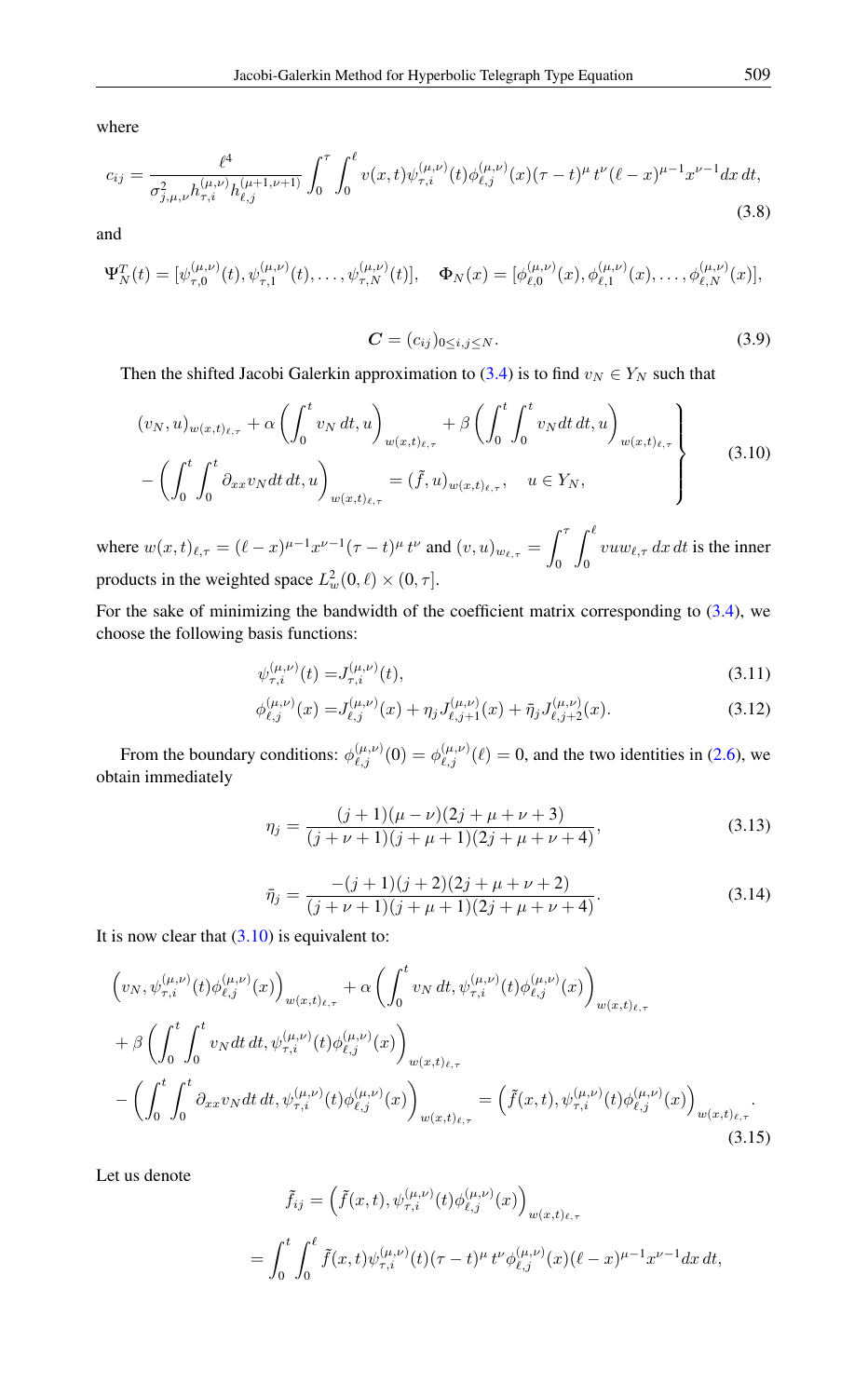then making use of  $(2.9)$  allows one to write

$$
\tilde{f}_{ij} = \sum_{n=0}^{N} \sum_{m=0}^{N} \tilde{f}(x_{\ell,N,m}^{(\mu,\nu)}, t_{\tau,N,n}^{(\mu,\nu)}) \varpi_{\tau,N,n}^{(\mu,\nu)} J_{\tau,i}^{(\mu,\nu)}(t_{\tau,N,n}^{(\mu,\nu)}) \varpi_{\ell,N,m}^{(\mu,\nu)} \phi_{\ell,j}^{(\mu,\nu)}(x_{\ell,N,m}^{(\mu,\nu)}),
$$

and

$$
F = (\tilde{f}_{ij}), i = 0, 1, \dots, N, j = 0, 1, \dots, N.
$$

Now, if  $v(x, t)$  is approximated as in [\(3.7\)](#page-4-5), then relations [\(2.14\)](#page-3-1) and [\(2.15\)](#page-3-2) lead to the following approximations:

$$
\int_0^t v(x,t) dt = \mathbf{C} \Phi(x) \sum_{j=0}^2 \theta(j, 1, i, \mu, \nu) J_{\tau, i+1-j}^{(\mu, \nu)}(t),
$$
\n(3.16)

$$
\int_0^t \int_0^t v(x,t)dt dt = \mathbf{C} \Phi(x) \sum_{j=0}^4 \theta(j,2,i,\mu,\nu) J_{\tau,i+2-j}^{(\mu,\nu)}(t),
$$
\n(3.17)

$$
\int_0^t \int_0^t \partial_{xx} v(x,t) dt dt = \mathbf{C} \, \partial_{xx} \Phi(x) \sum_{j=0}^4 \theta(j,2,i,\mu,\nu) J_{\tau,i+2-j}^{(\mu,\nu)}(t).
$$
 (3.18)

Then, in matrix form, Eq.  $(3.15)$  can be written as:

$$
(AD + \alpha AE + \beta AG - KG) \mathbf{C} - \mathbf{F} = 0, \tag{3.19}
$$

where  $\boldsymbol{F}$  is written in a column vector as

$$
\boldsymbol{F} = [\tilde{f}_{00}, \tilde{f}_{10}, \cdots, \tilde{f}_{N0}, \tilde{f}_{01}, \tilde{f}_{11}, \cdots, \tilde{f}_{N1}, \tilde{f}_{0N}, \tilde{f}_{1N}, \cdots, \tilde{f}_{NN}]^T,
$$

and A, D, E, G and K are  $(N + 1) \times (N + 1)$  matrices, and

$$
a_{ij} = \left(\phi_{\ell,j}^{(\mu,\nu)}(x), \phi_{\ell,j}^{(\mu,\nu)}(x)\right)_{w_{\ell}},
$$
\n
$$
d_{ij} = \left(\psi_{\tau,i}^{(\mu,\nu)}(t), \psi_{\tau,i}^{(\mu,\nu)}(t)\right)_{w_{\tau}},
$$
\n
$$
D = (d_{ij})_{0 \le i,j \le N},
$$
\n
$$
e_{ij} = \left(\psi_{\tau,i}^{(\mu,\nu)}(t), \int_{0}^{\tau} \psi_{\tau,i}^{(\mu,\nu)}(t) dt\right)_{w_{\tau}},
$$
\n
$$
E = (e_{ij})_{0 \le i,j \le N},
$$
\n
$$
g_{ij} = \left(\psi_{\tau,i}^{(\mu,\nu)}(t), \int_{0}^{t} \int_{0}^{t} \psi_{\tau,i}^{(\mu,\nu)}(t) dt dt\right)_{w_{\tau}},
$$
\n
$$
G = (g_{ij})_{0 \le i,j \le N},
$$
\n
$$
k_{ij} = \left(\partial_{xx} \phi_{\ell,j}^{(\mu,\nu)}(x), \phi_{\ell,j}^{(\mu,\nu)}(x)\right)_{w_{\ell}},
$$
\n
$$
K = (k_{ij})_{0 \le i,j \le N},
$$

with  $w_{\ell} = x^{\nu} (\ell - x)^{\mu}$ ,  $w_{\tau} = x^{\nu} (\tau - x)^{\mu}$ .

The nonzero elements of the vectors  $A, D, E, G$  and  $K$  are given explicitly in the following theorem.

**Theorem 3.** If we take the basis functions  $\psi_i(t)$  and  $\phi_j(x)$  as in [\(3.11\)](#page-5-2) and [\(3.12\)](#page-5-3), then the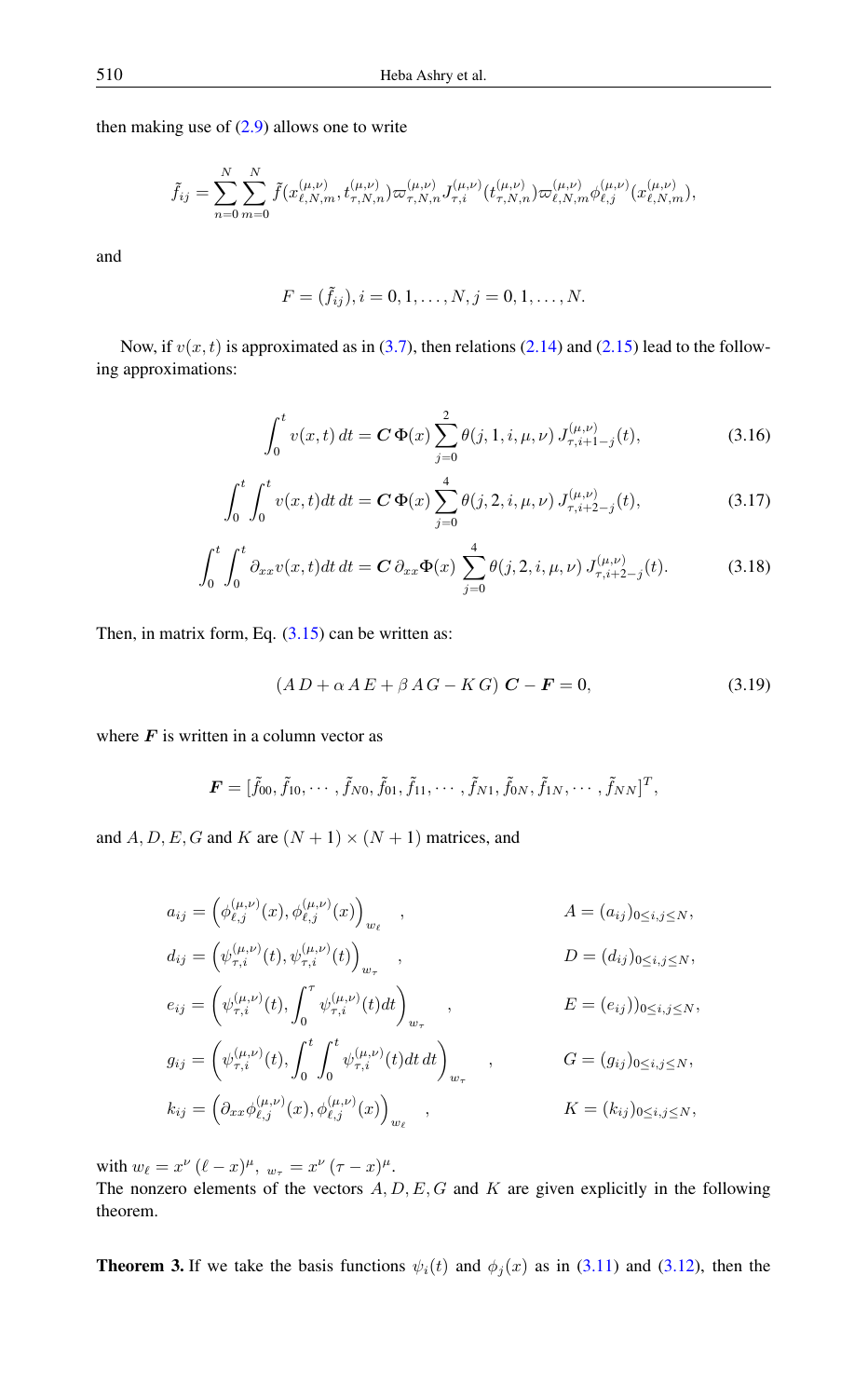nonzero elements of the matrices  $A, D, E, G$  and  $K$  are given explicitly by

<span id="page-7-0"></span>
$$
a_{jj} = h_{\ell,j}^{(\mu,\nu)} + \epsilon_j^2 h_{\ell,j+1}^{(\mu,\nu)} + \vartheta_j^2 h_{\ell,j+2}^{(\mu,\nu)},\tag{3.20}
$$

$$
d_{ii} = h_{\tau,i}^{(\mu,\nu)},\tag{3.21}
$$

$$
e_{ii} = \theta(1, 1, i, \mu, \nu) h_{\tau, i}^{(\mu, \nu)}, \tag{3.22}
$$

$$
g_{ii} = \theta(2, 2, i, \mu, \nu) h_{\tau, i}^{(\mu, \nu)}, \tag{3.23}
$$

$$
k_{jj} = \bar{\eta}_j C_2(j+2, j, \mu, \nu) h_{\ell, j}^{(\mu, \nu)},
$$
\n(3.24)

where  $0 \le i, j \le N$ .

*Proof.* To show [\(3.20\)](#page-7-0) and [\(3.24\)](#page-7-0), we make use of relations [\(2.10\)](#page-3-3) and [\(3.12\)](#page-5-3), to get

$$
a_{jj} = (\phi_{\ell,j}^{(\mu,\nu)}(x), \phi_{\ell,j}^{(\mu,\nu)}(x))_{w_{\ell}}
$$
  
\n
$$
= (J_{\ell,j}^{(\mu,\nu)}(x) + \epsilon_j J_{\ell,j+1}^{(\mu,\nu)}(x) + \vartheta_j J_{\ell,j+2}^{(\mu,\nu)}(x), J_{\ell,j}^{(\mu,\nu)}(x) + \epsilon_j J_{\ell,j+1}^{(\mu,\nu)}(x) + \vartheta_j J_{\ell,j+2}^{(\mu,\nu)}(x))_{w_{\ell}},
$$
  
\n
$$
k_{jj} = (\partial_{xx}\phi_{\ell,j}^{(\mu,\nu)}(x), \phi_{\ell,j}^{(\mu,\nu)}(x))_{w_{\ell}}
$$
  
\n
$$
= (\sum_{i=0}^{j-2} C_2(j,i,\mu,\nu) J_{\ell,i}^{(\mu,\nu)}(x) + \epsilon_j \sum_{i=0}^{j-1} C_2(j+1,i,\mu,\nu) J_{\ell,i}^{(\mu,\nu)}(x) + \vartheta_j \sum_{i=0}^{j} C_2(j+2,i,\mu,\nu) J_{\ell,i}^{(\mu,\nu)}(x),
$$
  
\n
$$
J_{\ell,j}^{(\mu,\nu)}(x) + \epsilon_j J_{\ell,j+1}^{(\mu,\nu)}(x) + \vartheta_j J_{\ell,j+2}^{(\mu,\nu)}(x))_{w_{\ell}}
$$

Hence, the application of the orthogonality relation  $(2.8)$  yields the required results in  $(3.20)$  and [\(3.24\)](#page-7-0).

Relation  $(3.21)$  can be acquired with the aid of Eqs.  $(3.11)$  and  $(2.8)$ .

To prove relations  $(3.22)$  and  $(3.23)$ . In virtue of relations  $(3.11)$ ,  $(2.14)$  and  $(2.15)$ , we have

$$
e_{ii} = \left(\psi_{\tau,i}^{(\mu,\nu)}(t), \int_0^t \psi_{\tau,i}^{(\mu,\nu)}(t) dt\right)_{w_{\tau}}
$$
  
\n
$$
= \left(J_{\tau,i}^{(\mu,\nu)}(t), \int_0^t J_{\tau,i}^{(\mu,\nu)}(t) dt\right)_{w_{\tau}}
$$
  
\n
$$
= \left(J_{\tau,i}^{(\mu,\nu)}(t), \theta(0,1,i,\mu,\nu)J_{\tau,i+1}^{(\mu,\nu)}(t) + \theta(1,1,i,\mu,\nu)J_{\tau,i}^{(\mu,\nu)}(t) + \theta(2,1,i,\mu,\nu)J_{\tau,i-1}^{(\mu,\nu)}(t)\right)_{w_{\tau}}
$$
  
\n
$$
g_{ii} = \left(\psi_{\tau,i}^{(\mu,\nu)}(t), \int_0^t \int_0^t \psi_{\tau,i}^{(\mu,\nu)}(t) dt\right)_{w_{\tau}}
$$
  
\n
$$
= \left(J_{\tau,i}^{(\mu,\nu)}(t), \int_0^t \int_0^t J_{\tau,i}^{(\mu,\nu)}(t) dt\right)_{w_{\tau}}
$$
  
\n
$$
= \left(J_{\tau,i}^{(\mu,\nu)}(t), \theta(0,2,i,\mu,\nu)J_{\tau,i+2}^{(\mu,\nu)}(t) + \theta(1,2,i,\mu,\nu)J_{\tau,i+1}^{(\mu,\nu)}(t) + \theta(2,2,i,\mu,\nu)J_{\tau,i}^{(\mu,\nu)}(t) + \theta(3,2,i,\mu,\nu)J_{\tau,i-1}^{(\mu,\nu)}(t) + \theta(4,2,i,\mu,\nu)J_{\tau,i-2}^{(\mu,\nu)}(t)\right)_{w_{\tau}}
$$

The orthogonality relation  $(2.8)$  again yields  $(3.22)$  and  $(3.23)$ .

 $\Box$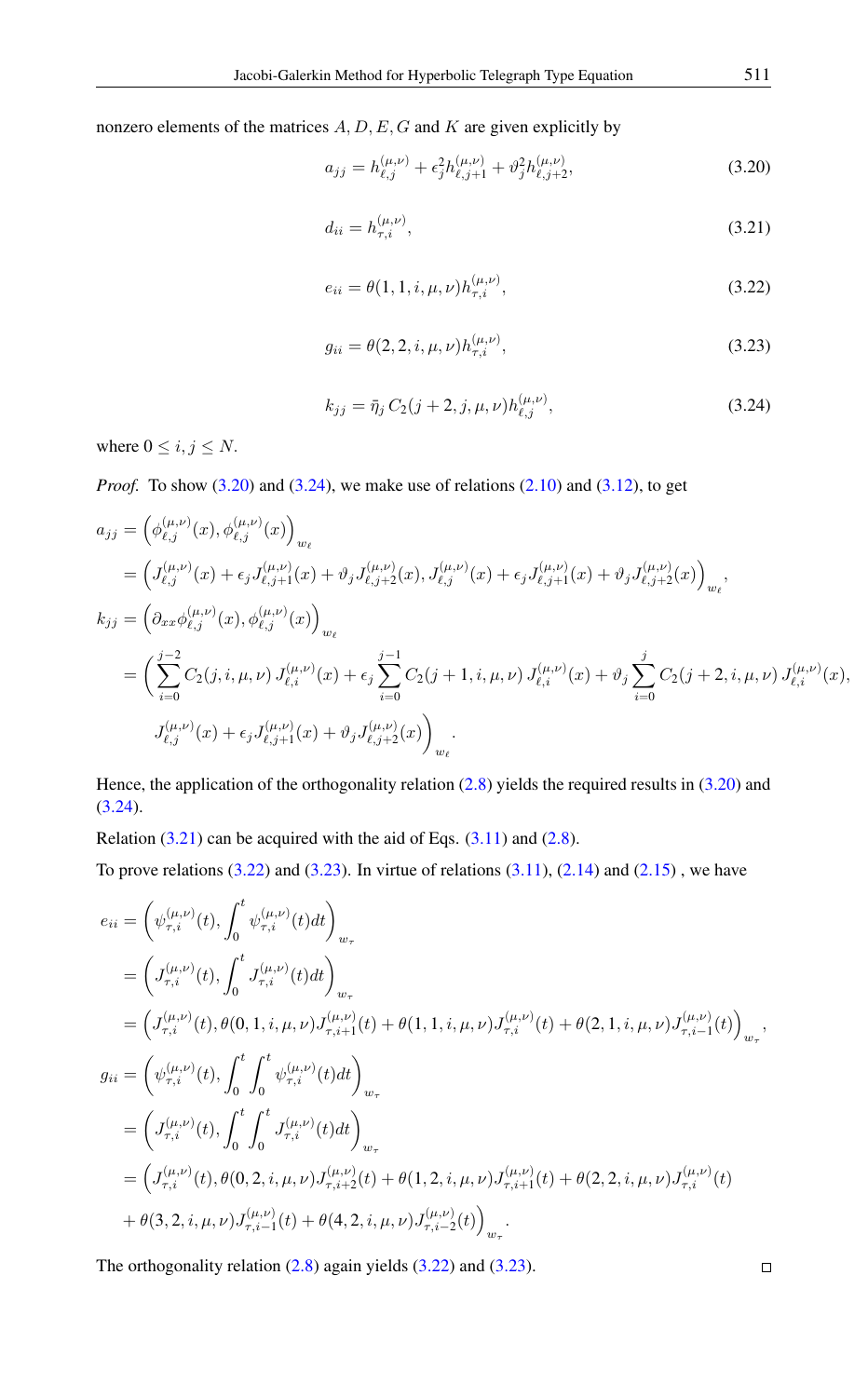### <span id="page-8-7"></span>3.2 Treatment of the non-homogeneous Boundary Conditions

Eq.  $(3.1)$  subject to the initial conditions  $(3.2)$  and the following non-homogeneous boundary conditions

<span id="page-8-6"></span>
$$
v(0,t) = q_0(t) \qquad v(\ell,t) = q_1(t), \qquad 0 < t \le \tau,\tag{3.25}
$$

can be converted with the aid of a suitable transformation  $(2)$ ) into a modified one similar to [\(3.1\)](#page-4-1) subject to [\(3.2\)](#page-4-2) and [\(3.3\)](#page-4-3). More precisely, the following modified equation can be obtained:

<span id="page-8-1"></span>
$$
V(x,t) + \alpha \int_0^t V(x,t) dt + \beta \int_0^t \int_0^t V(x,t) dt dt - \int_0^t \int_0^t \partial_{xx} V(x,t) dt dt = \tilde{\tilde{f}}(x,t), \quad (3.26)
$$

governed by the homogeneous boundary conditions

<span id="page-8-2"></span>
$$
V(0,t) = V(\ell,t) = 0, \qquad 0 < t \le \tau,\tag{3.27}
$$

where

$$
\tilde{f}(x,t) = \tilde{f}(x,t) - q_0(t) - \frac{q_1(t) - q_0(t)}{\ell}x
$$
  
 
$$
- \alpha \int_0^t \left[ q_0(t) + \frac{q_1(t) - q_0(t)}{\ell} x \right] dt - \beta \int_0^t \int_0^t \left[ q_0(t) + \frac{q_1(t) - q_0(t)}{\ell} x \right] dt dt,
$$

and  $\tilde{f}(x, t)$  is as defined in [\(3.5\)](#page-4-6). Now, we can apply SJGM to [\(3.26\)](#page-8-1) subject to the homogeneous boundary conditions [\(3.27\)](#page-8-2).

# <span id="page-8-0"></span>4 Convergence and error analysis of the suggested expansion

In this section, we give a comprehensive study for the convergence and error analysis of the suggested shifted Jacobi expansion. Some lemmas in this respect are needed.

**Lemma 1.** The basis functions in  $(3.12)$  can be written alternatively as

<span id="page-8-4"></span>
$$
\phi_{\ell,j}^{(\mu,\nu)}(x) = \frac{\sigma_{j,\mu,\nu}}{\ell^2} x(\ell-x) J_{\ell,j}^{(\mu+1,\nu+1)}(x),\tag{4.1}
$$

where

$$
\sigma_{j,\mu,\nu} = \frac{(2j+\eta+1)(2j+\eta+2)}{(j+\mu+1)(j+\nu+1)}, \ \eta = \mu+\nu+1.
$$

<span id="page-8-3"></span>**Lemma 2.** [\[15\]](#page-13-22) (Bernstien-type inequality of Jacobi polynomial) If max $\{|\mu|, |\nu|\} \leq \frac{1}{2}$ , then the following inequality is valid:

$$
\Big|J_{\ell,k}^{(\mu,\nu)}(x)\Big|\leq \left(\frac{\ell}{2}\right)^{\frac{\eta}{2}}\frac{\Gamma(q+1)\binom{n+q}{n}}{\Gamma(\frac{1}{2})(n+\frac{\eta}{2})^{q+\frac{1}{2}}}w^{(-\frac{2\mu+1}{4},-\frac{2\nu+1}{4})}(x),
$$

with  $q = \max\{\mu, \nu\}.$ 

Lemma 3. The following integral formula holds:

$$
\int J_{\ell,k}^{(\mu,\nu)}(x) dx = \frac{\ell}{k+\eta-1} J_{\ell,k+1}^{(\mu-1,\nu-1)}(x).
$$

<span id="page-8-5"></span>Lemma 4. The following orthogonality relations hold:

$$
\int_0^\ell \phi_{\ell,i}^{(\mu,\nu)}(x)\phi_{\ell,j}^{(\mu,\nu)}(x) \ (\ell-x)^{\mu-1} \ x^{\nu-1} \ dx = \frac{\sigma_{j,\mu,\nu}^2}{\ell^4} h_{\ell,j}^{(\mu+1,\nu+1)} \delta_{ij},
$$

$$
\int_0^\tau \psi_{\tau,i}^{(\mu,\nu)}(t) \ \psi_{\tau,j}^{(\mu,\nu)}(t) \ (\tau-t)^{\mu} \ t^{\nu} \ dt = h_{\tau,i}^{(\mu,\nu)} \delta_{ij},
$$

where  $\delta_{ij}$  is the well-known Kronecker delta function.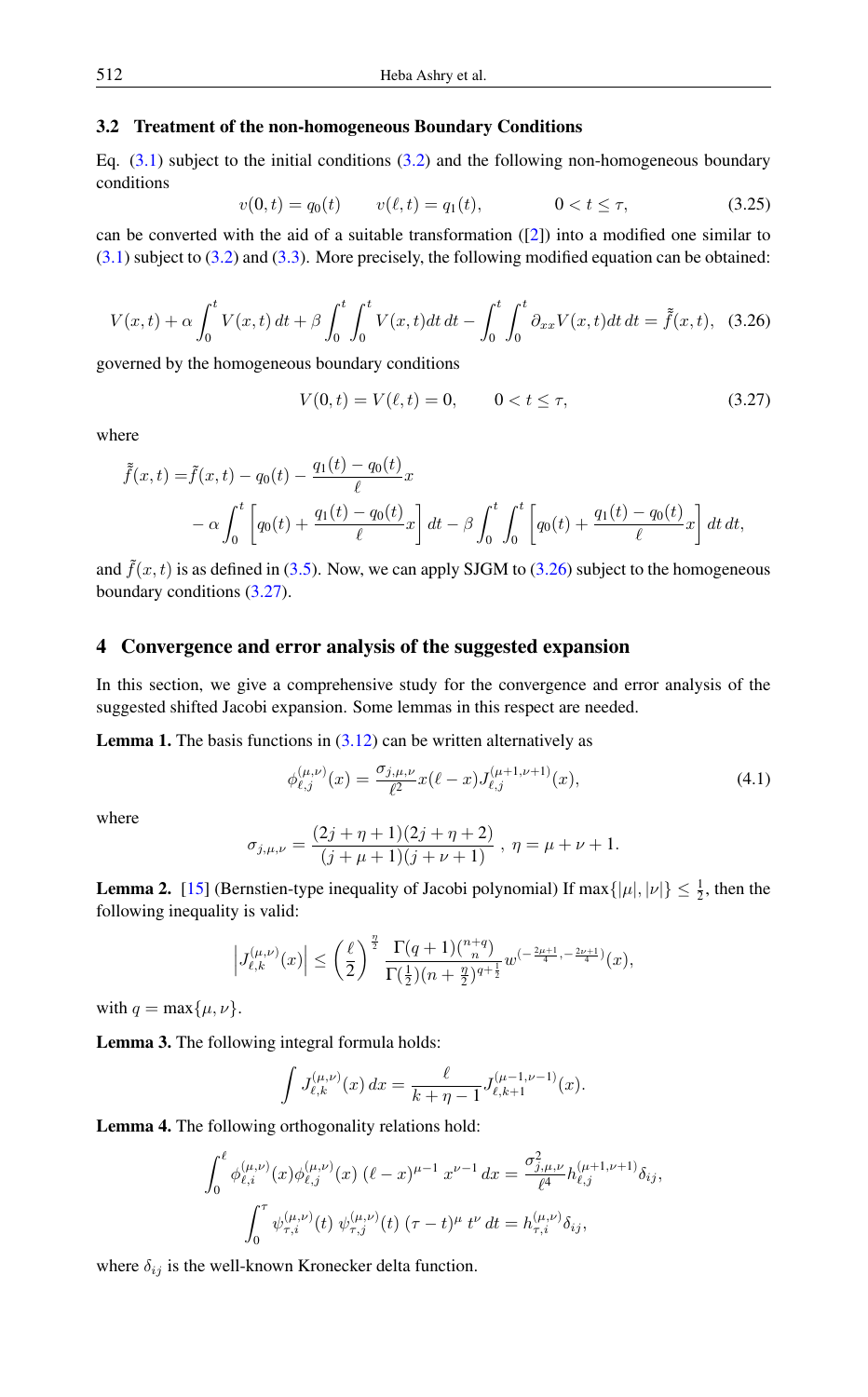**Lemma 5.** [\[28\]](#page-14-13) (Stirling approximation of Gamma function) For all  $n > 4$  and  $|a| < 2$ , one has:

$$
\frac{1}{2}n^{a-1}n! < \Gamma(n+a) < 2n^{a-1}n!.
$$

<span id="page-9-2"></span>Theorem 4. The following estimates are valid:

- (i)  $|h_{\ell,j}^{(\mu+1,\nu+1)}| = \mathcal{O}(\frac{1}{j}), \quad |h_{\tau,i}^{(\mu,\nu)}| = \mathcal{O}(\frac{1}{i}).$
- (ii) Under the assumptions of Lemma [2,](#page-8-3) there exists a generic positive constant  $\varsigma$  such that  $|J_{\ell,k}^{(\mu,\nu)}(x)| \leq (\frac{\varsigma}{\sqrt{k}})w^{(-\frac{2\mu+1}{4},-\frac{2\nu+1}{4})}(x).$

<span id="page-9-3"></span>**Theorem 5.** (Convergence) Any function  $v(x,t) = x(\ell - x) g_1(t) g_2(x) \in Z$  with  $|g_1^{(i)}|$  $\gamma_1^{(i)}(t) \leq \gamma_i$ and  $|g_2^{(i)}\>$  $|2^{(i)}(x)| \leq \varrho_i$ ;  $i = 0, 1, 2, |\mu| \leq \frac{1}{2}$ ,  $|\nu| \leq \frac{1}{2}$  can be expanded as an infinite double sum in terms of the basis functions given in  $(3.6)$  that converges uniformly to  $v(x, t)$ . Moreover, the coefficients  $c_{ij}$  in [\(3.8\)](#page-5-4) satisfy the inequality

$$
|c_{ij}| = \mathcal{O}\left(\frac{1}{i^{\frac{3}{2}}j^{\frac{3}{2}}}\right).
$$

*Proof.* If we start with the coefficients  $c_{ij}$  in [\(3.8\)](#page-5-4), then we have

$$
c_{ij} = \frac{\ell^4}{\sigma_{j,\mu,\nu}^2 h_{\tau,i}^{(\mu,\nu)} h_{\ell,j}^{(\mu+1,\nu+1)}} \int_0^\tau \int_0^\ell v(x,t) \psi_{\tau,i}^{(\mu,\nu)}(t) \phi_{\ell,j}^{(\mu,\nu)}(x) t^\nu (\tau - t)^\mu x^{\nu-1} (\ell - x)^{\mu-1} dx dt,
$$
\n(4.2)

then by the hypotheses of the theorem and  $(3.11)$ ,  $(4.1)$  enables one to write

$$
c_{ij} = \frac{\ell^2}{\sigma_{j,\mu,\nu} h_{\tau,i}^{(\mu,\nu)} h_{\ell,j}^{(\mu+1,\nu+1)}} \int_0^\tau g_1(t) J_{\tau,i}^{(\mu,\nu)}(t) w_\tau^{(\mu,\nu)}(t) dt \int_0^\ell g_2(x) J_{\ell,j}^{(\mu+1,\nu+1)}(x) w_\ell^{(\mu+1,\nu+1)}(x) dx.
$$

Let

<span id="page-9-0"></span>
$$
c_{ij} = I_{g_1}(i)I_{g_2}(j),
$$

where

$$
I_{g_1}(i) = \frac{1}{h_{\tau,i}^{(\mu,\nu)}} \int_0^\tau g_1(t) J_{\tau,i}^{(\mu,\nu)}(t) w_\tau^{(\mu,\nu)}(t) dt,
$$
\n(4.3)

<span id="page-9-1"></span>and

$$
I_{g_2}(j) = \frac{\ell^2}{\sigma_{j,\mu,\nu} h_{\ell,j}^{(\mu+1,\nu+1)}} \int_0^\ell g_2(x) J_{\ell,j}^{(\mu+1,\nu+1)}(x) w_\ell^{(\mu+1,\nu+1)}(x) dx.
$$
 (4.4)

If the right hand side of  $(4.3)$  and  $(4.4)$  are integrated twice by parts, then we get

$$
I_{g_1}(i) = \frac{\tau^2}{(i+\eta)(i+\eta-1)h_{\tau,i}^{(\mu,\nu)}} \int_0^\tau \left( g_1(t) \left[ \nu(\nu-1) w_\tau^{(\mu,\nu-2)} - 2\mu\nu w_\tau^{(\mu-1,\nu-1)} \right. \right.+ \mu(\mu-1) w_\tau^{(\mu-2,\nu)} \left[ + 2\nu g_1'(t) w_\tau^{(\mu,\nu-1)} - 2\mu g_1'(t) w_\tau^{(\mu-1,\nu)} + g_1''(t) w_\tau^{(\mu,\nu)} \right) J_{\tau,i+2}^{(\mu-2,\nu-2)}(t) dt,
$$

$$
I_{g_2}(j) = \frac{\ell^4}{\sigma_{j,\mu,\nu}(j+\eta-1)(j+\eta+1)h_{\ell,j}^{(\mu+1,\nu+1)}} \int_0^{\ell} \left(g_2(x)\left[\nu(\nu+1)w_{\ell}^{(\mu+1,\nu-1)}\right.\right.-2(\mu+1)(\nu+1)w_{\ell}^{(\mu,\nu)} + \mu(\mu+1)w_{\ell}^{(\mu-1,\nu+1)}\right] + g_2'(x)\left[2(\nu+1)w_{\ell}^{(\mu+1,\nu)} - 2(\mu+1)w_{\ell}^{(\mu,\nu+1)}\right]+g_2''(x)w_{\ell}^{(\mu+1,\nu+1)}\right)J_{\ell,\nu+2}^{(\mu-1,\nu-1)}(x)dx.
$$

Now, and due to the condition  $|\mu| \leq \frac{1}{2}$  and  $|\nu| \leq \frac{1}{2}$ , an the boundedness of  $g_1^i$ ,  $g_2^i$ ,  $i = 0, 1, 2$ along with Theorem [4,](#page-9-2) the desired result can be achieved which completes the proof of the theorem. $\Box$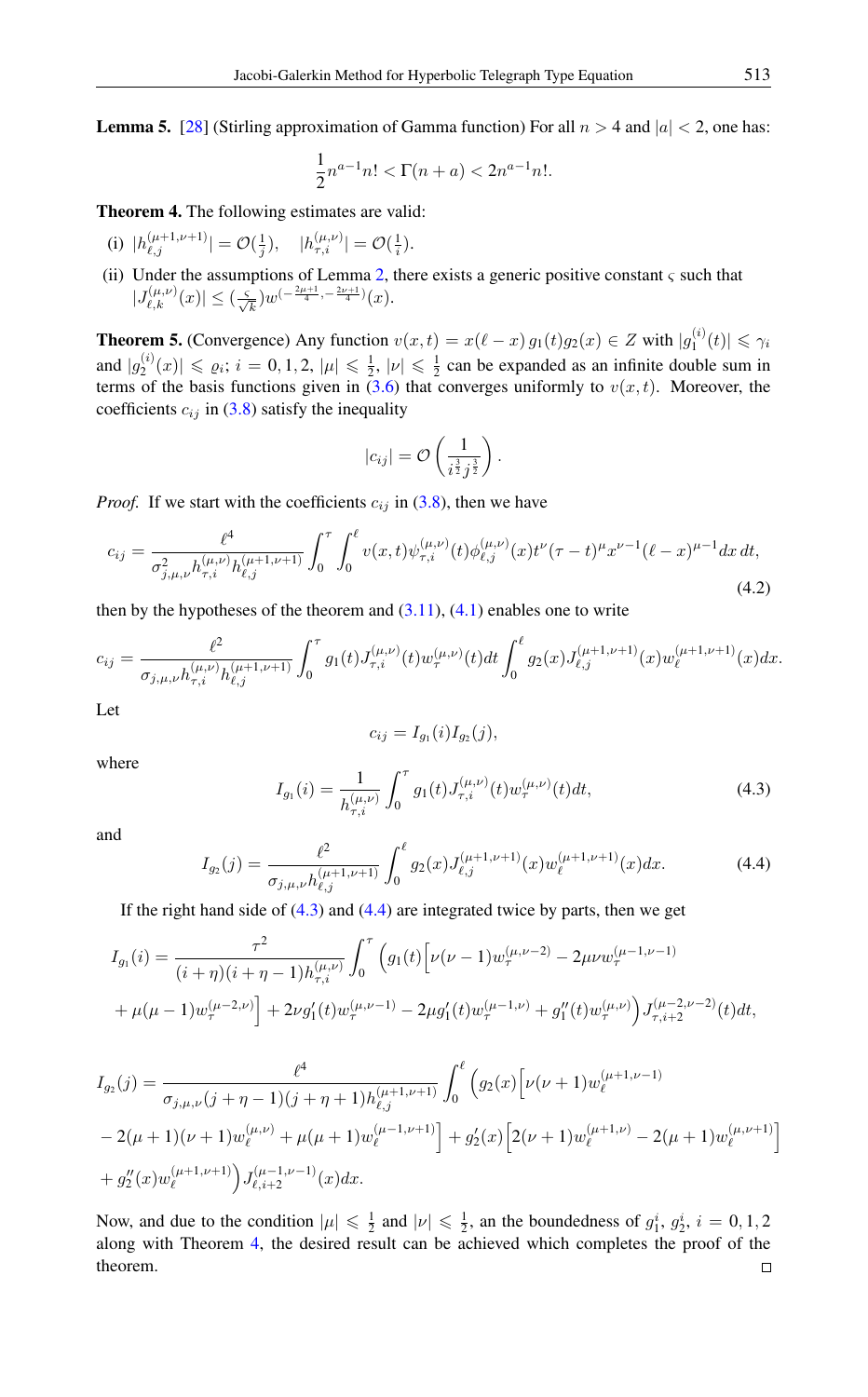**Theorem 6.** If  $v(x, t) \in Y$  satisfies the hypotheses of Theorem [5](#page-9-3) and if we consider the approximate solution  $v_N(x, t)$  as in [\(3.7\)](#page-4-5), we have the following truncation error estimate

$$
||v - v_N||_2 = \mathcal{O}(N^{-4}).
$$

*Proof.* From relations [\(3.11\)](#page-5-2), [\(3.12\)](#page-5-3), [\(3.6\)](#page-4-7) and [\(3.7\)](#page-4-5), we get

$$
||v - v_N||^2 = \left\| \sum_{i=0}^N \sum_{j=N+1}^\infty c_{ij} \, \psi_{\tau,i}^{(\mu,\nu)} \, \phi_{\ell,j}^{(\mu,\nu)} + \sum_{i=N+1}^\infty \sum_{j=0}^\infty c_{ij} \, \psi_{\tau,i}^{(\mu,\nu)} \, \phi_{\ell,j}^{(\mu,\nu)} \right\|^2,
$$

and therefore

$$
||v - v_N||^2 \leq \sum_{i=0}^N \sum_{j=N+1}^\infty |c_{ij}|^2 ||\psi_{\tau,i}^{(\mu,\nu)}||^2 ||\phi_{\ell,j}^{(\mu,\nu)}||^2 + \sum_{i=N+1}^\infty \sum_{j=0}^\infty |c_{ij}|^2 ||\psi_{\tau,i}^{(\mu,\nu)}||^2 ||\phi_{\ell,j}^{(\mu,\nu)}||^2.
$$

By Lemma [4](#page-8-5) and Theorem [4](#page-9-2) part (1), we get

$$
||v - v_N||^2 = O\left(\sum_{i=N+1}^{\infty} \sum_{j=N+1}^{\infty} \frac{|c_{ij}|^2}{ij}\right),
$$

and Theorem [5](#page-9-3) leads to

$$
||v - v_N||^2 = O\left(\sum_{i=N+1}^{\infty} \sum_{j=N+1}^{\infty} \frac{1}{i^3 j^3}\right).
$$

From the integral test (see, [\[37\]](#page-14-14)), we obtain the result

$$
||v - v_N||^2 = \mathcal{O}\left(\int_N^{\infty} \int_N^{\infty} \frac{1}{x^3 y^3} dxdt\right),\,
$$

and accordingly, we have

$$
||v - v_N||^2 = \mathcal{O}(N^{-4}),
$$

which ends the proof.

# <span id="page-10-0"></span>5 Illustrative Examples

This section is confined to presenting some numerical experiments to demonstrate the use of the proposed algorithm for solving the telegraph type equations. The absolute errors (in  $L_2$  norm) can be computed by

$$
L_2 = \left( \int_0^{\tau} \int_0^{\ell} (v(x,t) - v_N(x,t))^2 dxdt \right)^{\frac{1}{2}},
$$

and the maximum absolute errors are given by

$$
L_{\infty} = Max\{|v(x,t) - v_N(x,t)|, 0 \le x \le \ell, 0 \le t \le \tau\}.
$$

<span id="page-10-1"></span>**Example 1.** [\[35\]](#page-14-12) Consider the linear telegraph equation  $(3.1)$  governed by the conditions  $(3.2)$ and [\(3.25\)](#page-8-6), respectively, with

$$
f(x,t) = x^2 + t - 1
$$
,  $p_0(x) = x^2$ ,  $p_1(x) = 1$ ,  $q_0(t) = t$ ,  $q_1(t) = t + 1$ ,  $\alpha = \beta = 1$  and  $\ell = \tau = 1$ .

We apply the proposed algorithm in Section [3.2,](#page-8-7) when  $N = 1$ , we get a system of four linear algebraic equations in  $\{c_{0,0}, c_{0,1}, c_{1,0}, c_{1,1}\}$ , then solving this system we endup with

$$
c_{00} = -\frac{(\nu+1)(\mu+1)}{(\nu+\mu+2)(\nu+\mu+3)}, \quad c_{01} = 0, \quad c_{10} = 0, \quad c_{11} = 0.
$$

Hence,  $v_N(x,t) = x^2 + t$ , which coincides with the exact solution of Example [1.](#page-10-1)

 $\Box$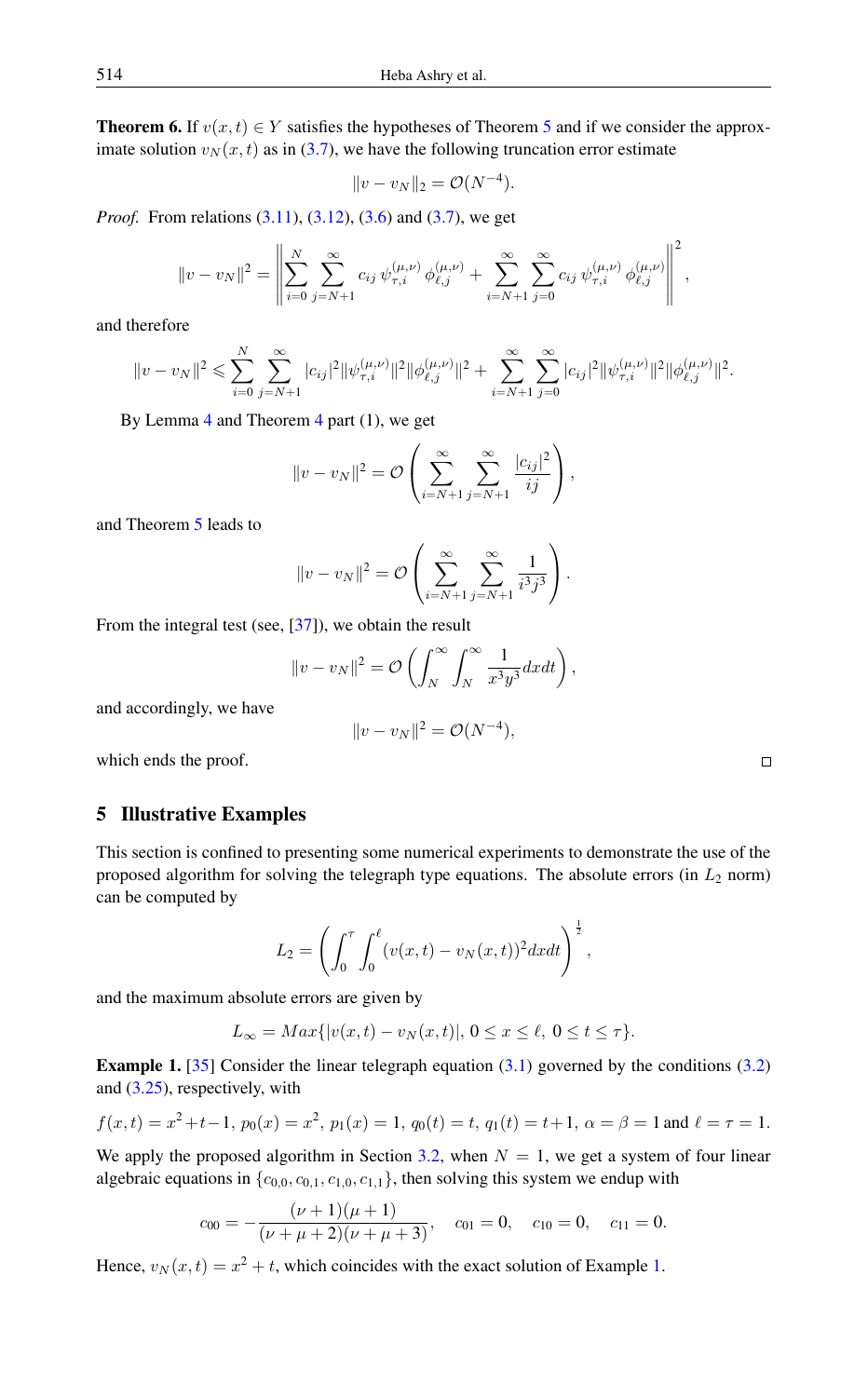<span id="page-11-2"></span>**Example 2.** [\[23\]](#page-13-23) Consider the linear equation  $(3.1)$  governed by the conditions in  $(3.2)$ ,  $(3.3)$ 

$$
p_0(x) = p_1(x) = 0, \ \alpha = \beta = 1 \text{ and } \ell = \tau = 1.
$$

The exact solution is  $v(x,t) = x^2(1-x)\sin^2 t$ .

In Table [1,](#page-11-0) we list the maximum absolute error  $(MAE)$  for some choices of  $\mu$ ,  $\nu$  and N In Figure [1,](#page-11-1) we depict the LogError plot  $t = 0.5$ . The table and the figure shows that our method is in good agreement with the analytical solution.

<span id="page-11-0"></span>

| <b>Table 1.</b> MAE of Example 2 |                |                  |                        |               |                |                        |  |  |
|----------------------------------|----------------|------------------|------------------------|---------------|----------------|------------------------|--|--|
| N                                | $\mu$          | $\nu$            | $F_{i}$                | $\mu$         | $\nu$          | $F_{i}$                |  |  |
| 6                                |                |                  | $5.268 \cdot 10^{-10}$ |               |                | $3.259 \cdot 10^{-10}$ |  |  |
|                                  | $-\frac{1}{2}$ | $-\frac{1}{2}$   |                        | $\frac{1}{2}$ | $\frac{1}{2}$  |                        |  |  |
| 10                               |                |                  | $2.361 \cdot 10^{-14}$ |               |                | $6.982 \cdot 10^{-14}$ |  |  |
| 6                                |                |                  | $2.361 \cdot 10^{-10}$ |               |                | $6.837 \cdot 10^{-11}$ |  |  |
|                                  | $-\frac{1}{2}$ | $\frac{1}{2}$    |                        | $\frac{1}{2}$ | $-\frac{1}{2}$ |                        |  |  |
| 10                               |                |                  | $2.473 \cdot 10^{-14}$ |               |                | $9.927 \cdot 10^{-15}$ |  |  |
| 6                                |                |                  | $4.425 \cdot 10^{-10}$ |               |                | $3.392 \cdot 10^{-9}$  |  |  |
|                                  | $\theta$       | $\boldsymbol{0}$ |                        | 1             | 1              |                        |  |  |
| 10                               |                |                  | $3.251 \cdot 10^{-14}$ |               |                | $2.634 \cdot 10^{-13}$ |  |  |

● ● ● ● ■ ■ ■ ■ ◆ ◆ ◆ ◆ ▲ ▲ ▲ ▲ 6 8 10 12  $-16$  $-14$  $-12$  $-10$ 8  $t = 0.5$ log<sub>10</sub> (error)  $(1 - v) - 0.5$  $\bigcap F$  $u = v = 0.5$ ●

<span id="page-11-1"></span>**Figure 1.** LogError Plot of Example [2](#page-11-2) at  $t = 0.5$ 

<span id="page-11-3"></span>Example 3. [\[27\]](#page-14-11) Consider the following telegraph equation

 $\partial_{tt}v(x,t) + 2\alpha \partial_t v(x,t) + \beta^2 v(x,t) = \partial_{xx}v(x,t) + f(x,t), \quad (x,t) \in [0,1] \times [0,1], \ \alpha > \beta \ge 0,$ (5.1)

with the following initial and boundary conditions:

$$
v(x, 0) = \sin x, \qquad \qquad \partial_t v(x, 0) = 0, \qquad x \in [0, 1],
$$
  

$$
v(0, t) = 0, \qquad v(1, t) = \sin 1 \cos t, \quad t \in [0, 1],
$$

and  $f(x, t)$  is selected to be compatible with the exact solution  $v(x, t) = \cos t \sin x$ .

Tables [2](#page-12-0) and [3](#page-12-1) display, respectively, a comparison between the maximum absolute errors ( $L_{\infty}$ ) for  $N = 8$  and  $N = 16$ , obtained by our method (SJGM) and the shifted Jacobi collocation method presented in [\[27\]](#page-14-11) for various choices of the parameters  $(\mu, \nu)$ . Furthermore, Table [4](#page-12-2)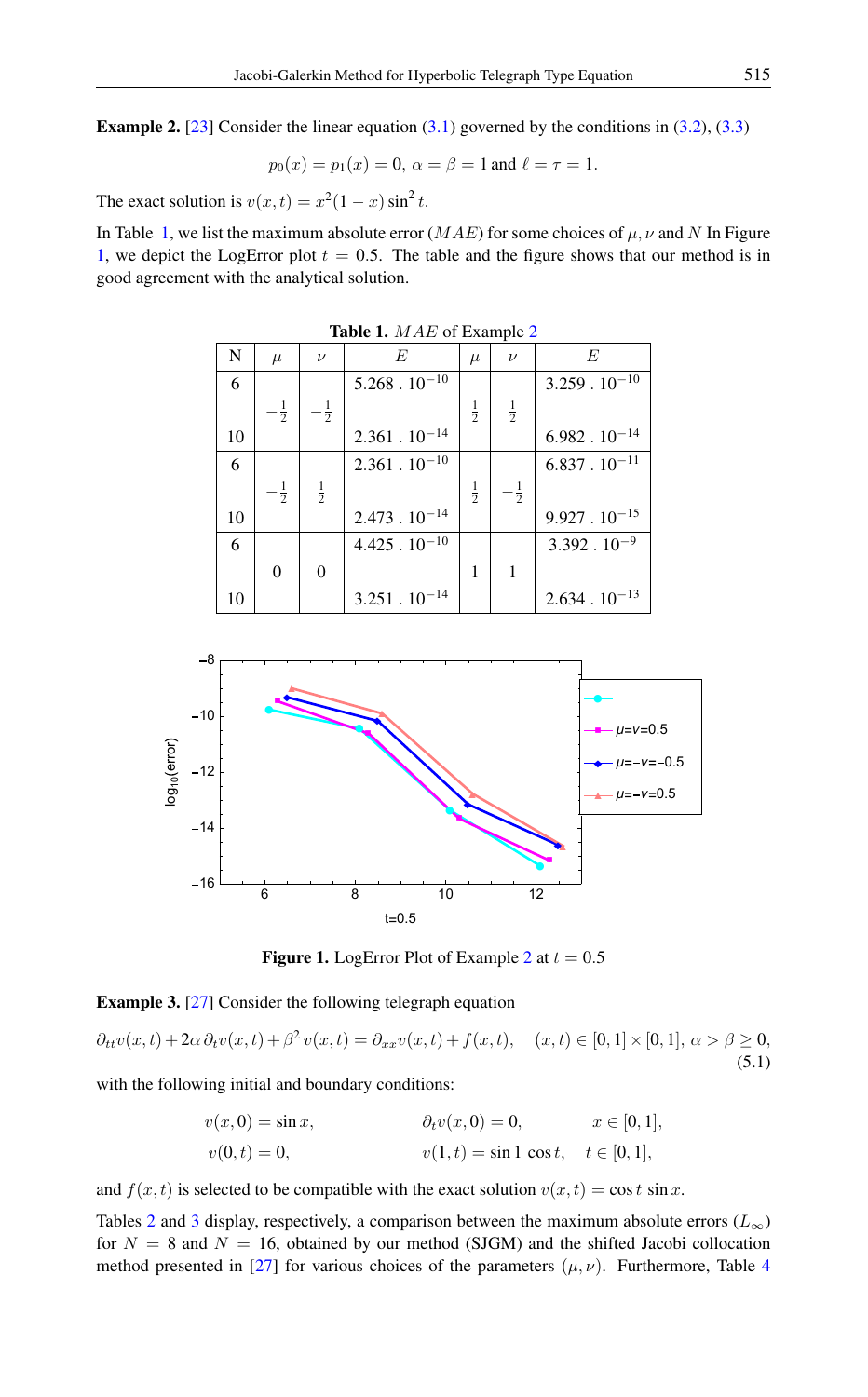displays a comparison between the maximum absolute errors ( $L_{\infty}$ ) for  $N = 16$ , obtained by our method (SJGM) and the Modified Cubic B-Spline Based Differential Quadrature Method (MCB-DQM) presented in [\[29\]](#page-14-15). These tables show that our results are more accurate than those obtained by using the methods in [\[27\]](#page-14-11) and [\[29\]](#page-14-15).

<span id="page-12-0"></span>

| <b>Table 2.</b> Comparison of <i>MAE</i> for Example 3, $N = 8$ , $\alpha = 20$ , $\beta = 10$ |  |  |            |  |  |                                                                                                                                                                                                                                                                                                |  |  |  |
|------------------------------------------------------------------------------------------------|--|--|------------|--|--|------------------------------------------------------------------------------------------------------------------------------------------------------------------------------------------------------------------------------------------------------------------------------------------------|--|--|--|
| Method in $[27]$                                                                               |  |  | Our method |  |  |                                                                                                                                                                                                                                                                                                |  |  |  |
|                                                                                                |  |  |            |  |  | $\left(-\frac{1}{2}, -\frac{1}{2}\right)$ $\left(\frac{1}{2}, \frac{1}{2}\right)$ $\left(0, 0\right)$ $\left(-\frac{1}{2}, -\frac{1}{2}\right)$ $\left(\frac{1}{2}, \frac{1}{2}\right)$ $\left(0, 0\right)$ $\left(-\frac{1}{2}, \frac{1}{2}\right)$ $\left(-\frac{1}{2}, -\frac{1}{2}\right)$ |  |  |  |
|                                                                                                |  |  |            |  |  | $L_{\infty}$ $1.8 \times 10^{-11}$ $4.5 \times 10^{-10}$ $4.1 \times 10^{-10}$ $2.2 \times 10^{-12}$ $8.1 \times 10^{-12}$ $6.4 \times 10^{-12}$ $3.5 \times 10^{-12}$ $4.8 \times 10^{-12}$                                                                                                   |  |  |  |

<span id="page-12-1"></span>

| <b>Table 3.</b> Comparison of <i>MAE</i> for Example 3, $N = 16$ , $\alpha = 10$ , $\beta = 5$ |  |
|------------------------------------------------------------------------------------------------|--|
|------------------------------------------------------------------------------------------------|--|

| Method in $[27]$                                                                                                                                                                             |                                                                                   |       | Our method                                                                        |  |                                                                                          |  |  |  |
|----------------------------------------------------------------------------------------------------------------------------------------------------------------------------------------------|-----------------------------------------------------------------------------------|-------|-----------------------------------------------------------------------------------|--|------------------------------------------------------------------------------------------|--|--|--|
|                                                                                                                                                                                              | $\left(-\frac{1}{2}, -\frac{1}{2}\right)$ $\left(\frac{1}{2}, \frac{1}{2}\right)$ | (0,0) | $\left(-\frac{1}{2}, -\frac{1}{2}\right)$ $\left(\frac{1}{2}, \frac{1}{2}\right)$ |  | $(0,0)$ $\left(-\frac{1}{2},\frac{1}{2}\right)$ $\left(-\frac{1}{2},-\frac{1}{2}\right)$ |  |  |  |
| $L_{\infty}$ $1.6 \times 10^{-16}$ $5.0 \times 10^{-15}$ $1.7 \times 10^{-15}$ $3.7 \times 10^{-16}$ $4.5 \times 10^{-16}$ $2.8 \times 10^{-16}$ $1.4 \times 10^{-16}$ $5.7 \times 10^{-16}$ |                                                                                   |       |                                                                                   |  |                                                                                          |  |  |  |

<span id="page-12-2"></span>**Table 4.** Comparison of MAE for Example [3,](#page-11-3)  $N = 16$ ,  $\alpha = 10$ ,  $\beta = 5$  and  $t = 0.5$ 

|              | Our method                                                                                                                                                                   |  |  |  |                                                                                 |                       |  |  |  |
|--------------|------------------------------------------------------------------------------------------------------------------------------------------------------------------------------|--|--|--|---------------------------------------------------------------------------------|-----------------------|--|--|--|
|              | MCB – DQM in [29] $\mu = \nu = -\frac{1}{2}$ $\mu = \nu = \frac{1}{2}$ $\mu = \nu = 0$ $\mu = -\frac{1}{2}$ , $\nu = \frac{1}{2}$ $\mu = \frac{1}{2}$ , $\nu = -\frac{1}{2}$ |  |  |  |                                                                                 |                       |  |  |  |
| $L_{\infty}$ | $4.0346 \times 10^{-5}$                                                                                                                                                      |  |  |  | $2.3\times10^{-16}$ $8.6\times10^{-16}$ $4.6\times10^{-16}$ $8.4\times10^{-16}$ | $7.2 \times 10^{-16}$ |  |  |  |

# 6 Conclusions

In this paper, we presented an algorithm for treating the hyperbolic telegraph equation based on the application of the spectral Galerkin algorithm. This method is built on the construction of the shifted Jacobi basis functions, which satisfy the boundary conditions of the differential equation. The suggested algorithm reduces the telegraph equation governed by its initial and boundary conditions into a linear algebraic system which can be solved efficiently through a suitable numerical algorithm. Of the advantages of the presented algorithm is that we can obtain various solutions due to the presence of two parameters. In addition, it generalizes some of the previously presented algorithms. The convergence and error analysis of the suggested expansion were carefully investigated. Some numerical results are included to demonstrate the applicability and efficiency of the proposed algorithm.

# Acknowledgements

The authors would like to thank the referees so much for their critical reading of the article as well as their insightful remarks, which significantly improved the manuscript.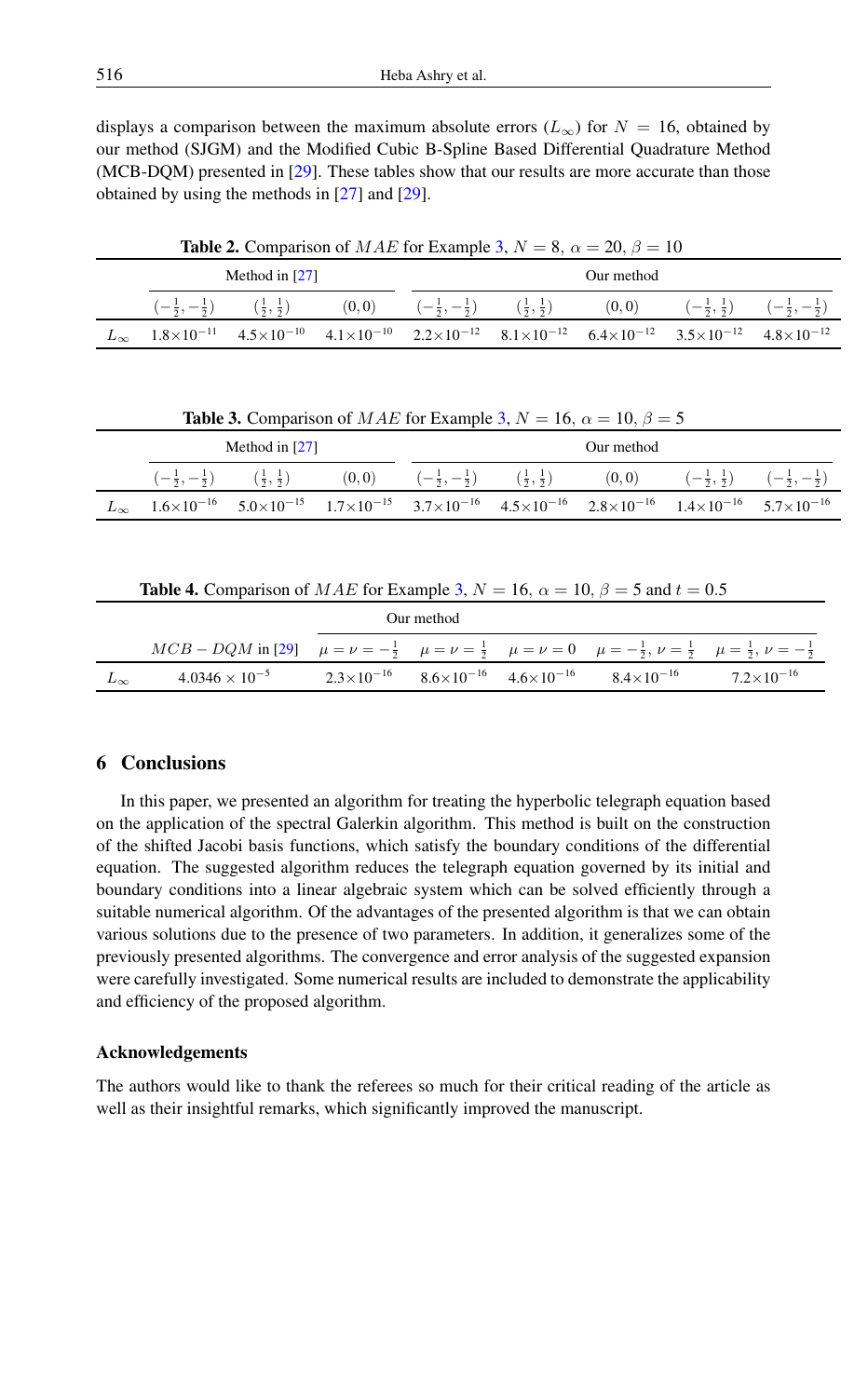# <span id="page-13-0"></span>References

- <span id="page-13-7"></span>[1] W.M. Abd-Elhameed. Novel expressions for the derivatives of sixth kind Chebyshev polynomials: Spectral solution of the non-linear one-dimensional Burgers' equation. *Fractal and Fract.*, 5(2):53, 2021.
- <span id="page-13-16"></span>[2] W.M. Abd-Elhameed, E.H. Doha, Y.H. Youssri, and M. Bassuony. New Tchebyshev-Galerkin operational matrix method for solving linear and nonlinear hyperbolic telegraph type equations. *Numer. Methods Partial Differential Equations*, 32(6):1553–1571, 2016.
- <span id="page-13-10"></span>[3] W.M. Abd-Elhameed and Y.H. Youssri. Fifth-kind orthonormal Chebyshev polynomial solutions for fractional differential equations. *Comput. Appl. Math.*, 37:2897–2921, 2018.
- <span id="page-13-12"></span>[4] W.M. Abd-Elhameed and Y.H. Youssri. Explicit shifted second-kind Chebyshev spectral treatment for fractional Riccati differential equation. *CMES Comput. Model. Eng. Sci.*, 121(3):1029–1049, 2019.
- <span id="page-13-11"></span>[5] W.M. Abd-Elhameed and Y.H. Youssri. Sixth-kind Chebyshev spectral approach for solving fractional differential equations. *Int. J. Nonlinear Sci. Numer. Simul.*, 20(2):191–203, 2019.
- <span id="page-13-13"></span>[6] W.M. M Abd-Elhameed and Y.H. Youssri. A novel operational matrix of Caputo fractional derivatives of Fibonacci polynomials: spectral solutions of fractional differential equations. *Entropy*, 18(10):345, 2016.
- [7] M. Inc, A. Akgül, and A. Kılıçman. Numerical solutions of the second-order one-dimensional telegraph equation based on reproducing kernel Hilbert space method, Article ID 768963, 2013.
- <span id="page-13-6"></span>[8] Q.M. Al-Mdallal. On fractional-Legendre spectral Galerkin method for fractional Sturm–Liouville problems. *Chaos Solitons Fractals*, 116:261–267, 2018.
- <span id="page-13-5"></span>[9] Q.M. Al-Mdallal and A.S. Abu Omer. Fractional-order Legendre-collocation method for solving fractional initial value problems. *Appl. Math. Comput.*, 321:74–84, 2018.
- <span id="page-13-4"></span>[10] Q.M. Al-Mdallal, H. Yusuf, and A. Ali. A novel algorithm for time-fractional foam drainage equation. *Alex. Eng. J.*, 59(3):1607–1612, 2020.
- <span id="page-13-19"></span>[11] G.E. Andrews, R. Askey, and R. Roy. *Special Functions*. Cambridge University Press, 1999.
- <span id="page-13-17"></span>[12] A.H. Bhrawy, M.A. Alghamdi, and E.S Alaidarous. An efficient numerical approach for solving nonlinear coupled hyperbolic partial differential equations with nonlocal conditions. *Abstr. Appl. Anal.*, Article ID 295936,2014.
- <span id="page-13-1"></span>[13] M. Brio, G.M. Webb, and A.R. Zakharian. *Numerical Time-Dependent Partial Differential Equations for Scientists and Engineers*. Academic Press, 2010.
- <span id="page-13-3"></span>[14] C. Canuto, M.Y. Hussaini, A. Quarteroni, and T.A. Zang. *Spectral Methods in Fluid Dynamics Springer-Verlag New York*. 1988.
- <span id="page-13-22"></span>[15] Y. Chow, L. Gatteschi, and R. Wong. A Bernstein-type inequality for the Jacobi polynomial. *Proc. Amer. Math. Soc.*, 121(3):703–709, 1994.
- <span id="page-13-21"></span>[16] E.H. Doha and W.M. Abd-Elhameed. Efficient spectral-Galerkin algorithms for direct solution of secondorder equations using ultraspherical polynomials. *SIAM J. Sci. Comput.*, 24(2):548–571, 2002.
- <span id="page-13-9"></span>[17] E.H. Doha and W.M. Abd-Elhameed. Accurate spectral solutions for the parabolic and elliptic partial differential equations by the ultraspherical tau method. *J. Comput. Appl. Math.*, 181(1):24–45, 2005.
- <span id="page-13-8"></span>[18] E.H. Doha, W.M. Abd-Elhameed, and A.H. Bhrawy. New spectral-Galerkin algorithms for direct solution of high even-order differential equations using symmetric generalized Jacobi polynomials. *Collect. Math.*, 64(3):373–394, 2013.
- <span id="page-13-20"></span>[19] E.H. Doha, W.M. Abd-Elhameed, and Y.H. Youssri. Efficient spectral-Petrov–Galerkin methods for the integrated forms of third-and fifth-order elliptic differential equations using general parameters generalized Jacobi polynomials. *Appl. Math. Comput.*, 218(15):7727–7740, 2012.
- <span id="page-13-18"></span>[20] E.H. Doha, A.H. Bhrawy, and R.M. Hafez. On shifted Jacobi spectral method for high-order multi-point boundary value problems. *Commun. Nonlinear Sci. Numer. Simul.*, 17(10):3802–3810, 2012.
- <span id="page-13-15"></span>[21] E.H. Doha, R.M. Hafez, M.A. Abdelkawy, S.S. Ezz-Eldien, T.M. Taha, M.A Zaky, A.Z.M. Amin, A.A. El-Kalaawy, and D. Baleanu. Composite Bernoulli-Laguerre collocation method for a class of hyperbolic telegraph-type equations. *Rom. Rep. Phys*, 69(119):1–21, 2017.
- <span id="page-13-14"></span>[22] E.H. Doha, R.M. Hafez, and Y.H. Youssri. Shifted Jacobi spectral-Galerkin method for solving hyperbolic partial differential equations. *Comput. Math. Appl.*, 78(3):889–904, 2019.
- <span id="page-13-23"></span>[23] M. El-Gamel and A. El-Shenawy. The solution of a time-dependent problem by the B-spline method. *J. Comput. Appl. Math.*, 267:254–265, 2014.
- <span id="page-13-2"></span>[24] L.A. Fisk and W.I. Axford. Anisotropies of solar cosmic rays. *Sol. Phys.*, 7(3):486–498, 1969.